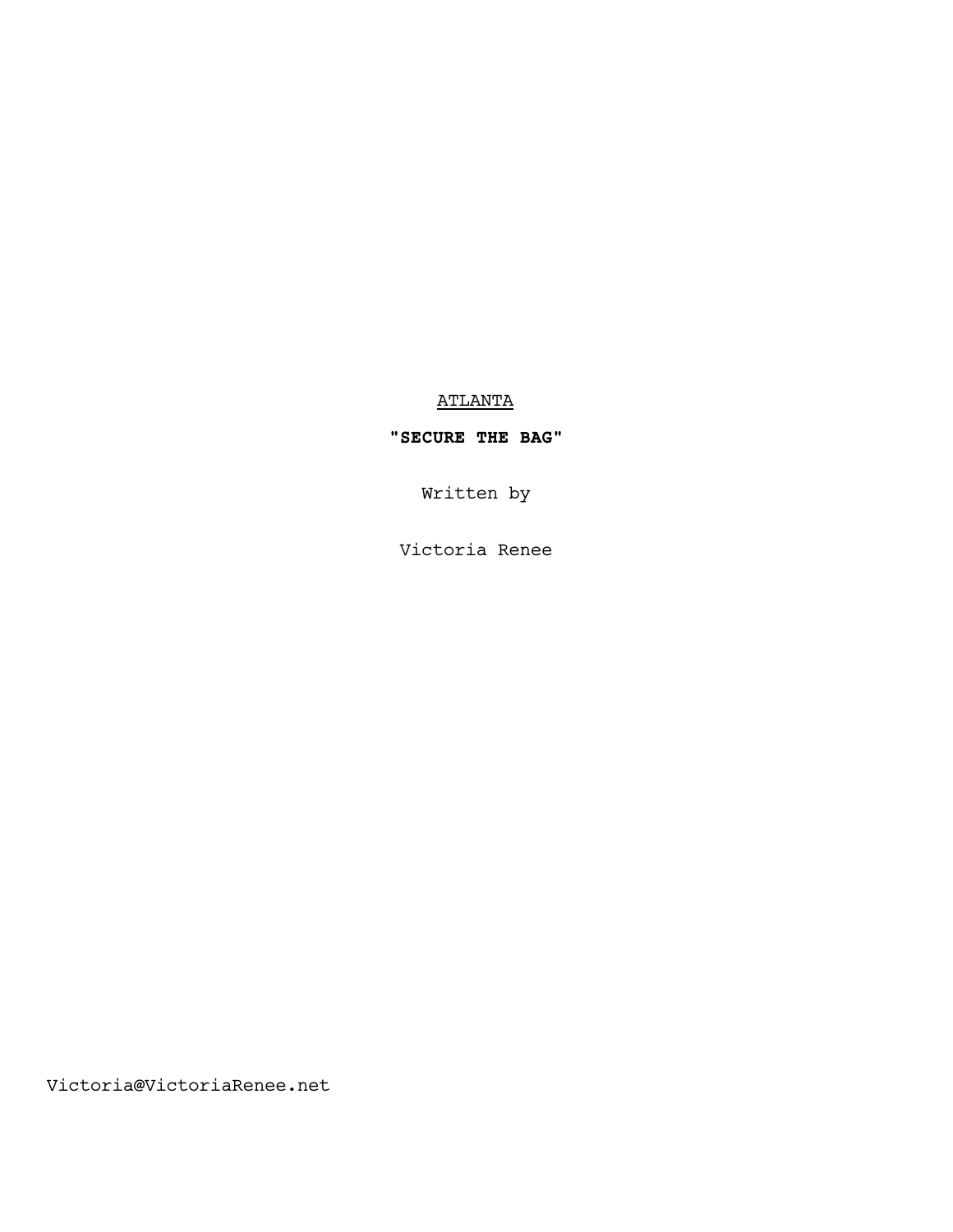# PREVIOUSLY ON ATLANTA

This episode, "Secure the Bag," occurs during Season 3. EARN and VAN have broken up and now struggle with co-parenting. LOTTIE's teacher recommended to Earn and Van that they enroll Lottie in an elite private prep school for pre- kindergarten. In this episode, Lottie has been enrolled at her new school for at least one semester already.

Earn and ALFRED, also known as "Paperboi," have returned to the United States. They have been home for three months now and Paperboi has not put out any new music.

Darius is still around... being Darius.

Earn's place of residence is unknown.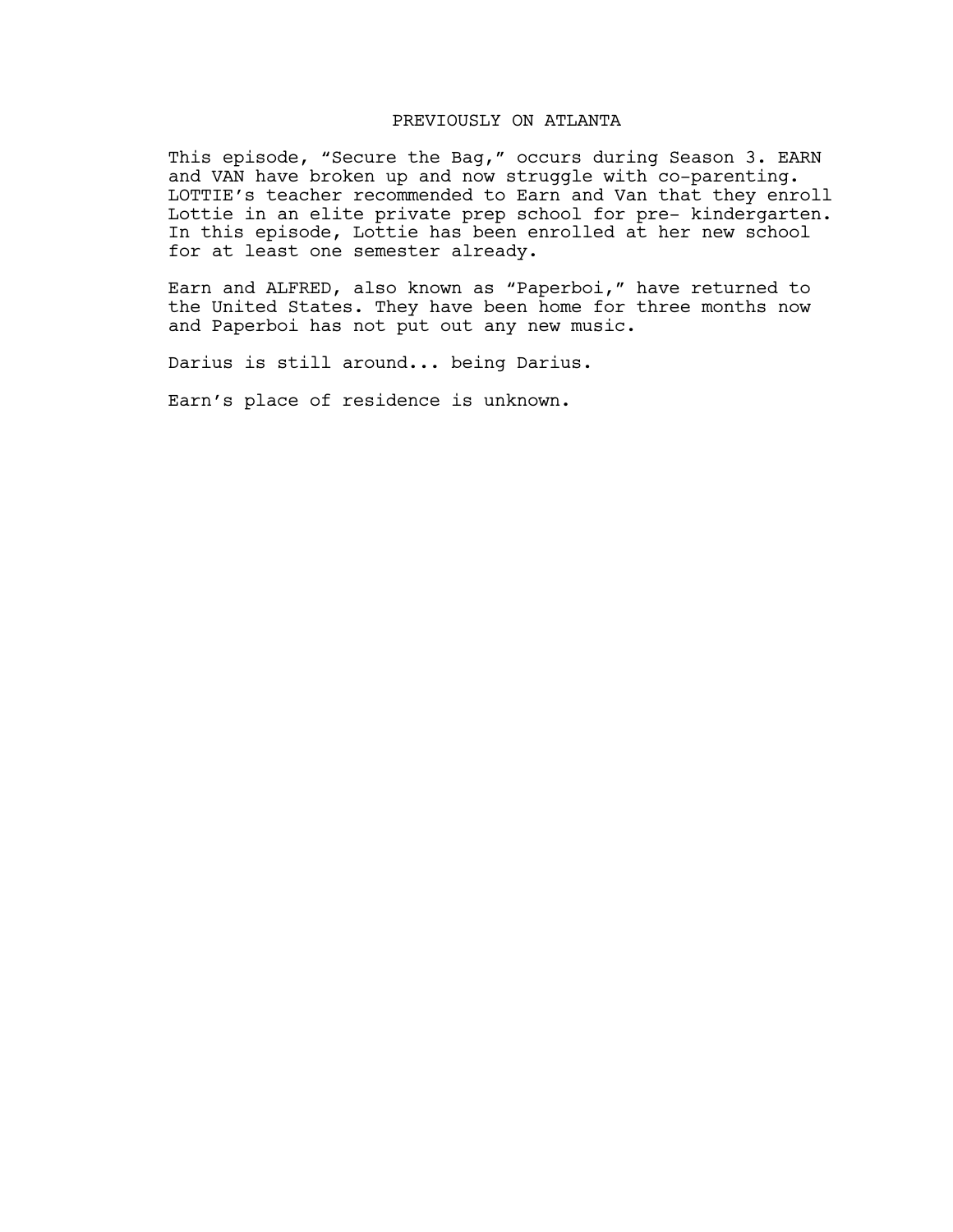FADE IN

#### 1 EXT. STREET OUTSIDE ALFRED'S APARTMENT - DAY 1

EARN trots along the sidewalk while talking on the phone.

A JUNKIE (30s, down and out, drug-addict), approaches Earn with his hand out. Earn waves him off. The Junkie scans Earn and smugly calls out,

> JUNKIE You ain't real.

Earn ignores the Junkie, focused on the phone conversation.

EARN (into the phone) I know, I know but--

MAN ON THE PHONE (V.O.) Listen, I'ma be real with you fam, we're still iffy about giving the last spot on the tour to Paperboi. He ain't fye like he was.

Shocked, Earn halts.

EARN What do you mean? The streets love Paperboi!

MAN ON THE PHONE (V.O.) Let's be real Paperboi had one or two good bangers from last year. But who's really checking for Paperboi in 2019?

Earn trudges along as he quickly tries to think of examples. He rolls his eyes in frustration.

> EARN Come on! This is the Urban Hustlas tour, man. It's like the one time where it's good for a black man to fit the description.

MAN ON THE PHONE (V.O.) Aye. We're trying to sell tickets and Paperboi ain't doin' enough. He has no visibility. He doesn't even post like that on the Gram. Fans want to see what artists are up to. (MORE)

2.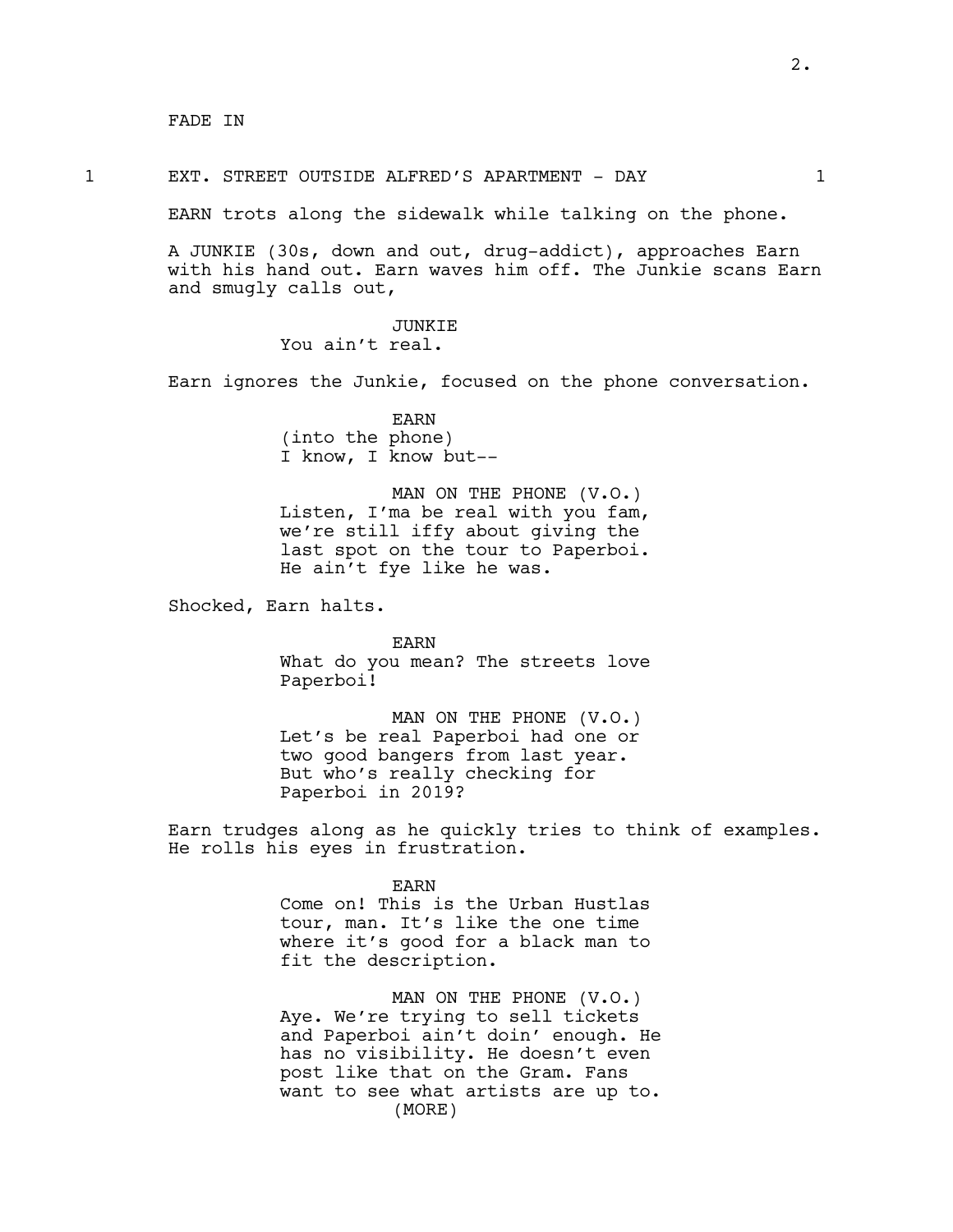Paperboi stays on mute. And a mute can't be on tour. MAN ON THE PHONE (V.O.) (CONT'D)

Earn begins to retort. A phone rings on the other end.

MAN ON THE PHONE (V.O.) Look Earn, I've got to take this...

EARN

Ok but--

MAN ON THE PHONE We'll talk soon.

The call ends. Earn stops in front of Alfred's front door. He exhales deeply before knocking.

2 INT. ALFRED'S LIVING ROOM - DAY 2

DARUIS opens the door for Earn.

EARN

Sup Darius.

Earn extends his hand for a dap. Darius curiously studies Earn for a long awkward moment. Earn scrunches up his face before he nervously laughs.

> EARN (CONT'D) Uhh? What's up?

Darius finally daps him up.

DARIUS Something about you is off, man... Are you drinking enough water?

EARN

What?

DARIUS It's all in your face and it's dispersing through your energy. You gotta stay hydrated man.

Earn looks Darius up and down. Before brushing past him.

EARN Uhh, alright. Thanks.

Alfred doesn't get up or look up from the couch.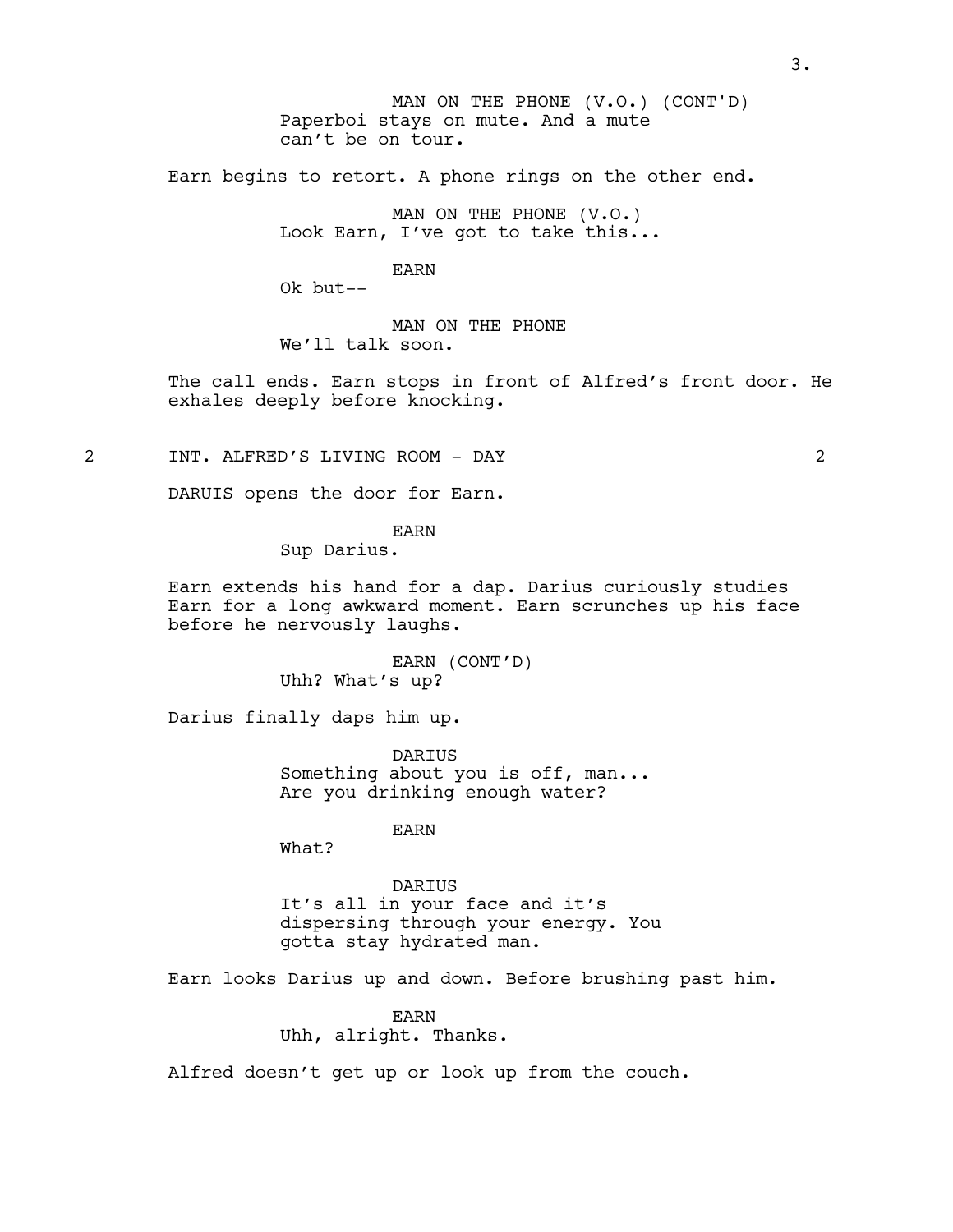Sup Earn.

EARN

Sup.

Darius goes back to sit on the couch with Alfred. Darius grabs the controller and they return to playing their video game.

Thirsty, Earn heads for the kitchen.

3 INT. KITCHEN - DAY 3

Earns looks in the fridge. He finds beer, 3 eggs, Chinese takeout, and a bottle of Hennessy. Earn rolls his eyes.

> EARN (calling out to the next room) Yeen got no water, bruh?

ALFRED (O.S.) Don't be actin' bougie, Earn. We got cups and the tap.

Earn goes for a glass in the cabinet and notices the past due bills on the counter. The water bill sits on top.

### EARN

(Sotto Voice) Not for long.

Earn reaches for the glass and heads to the faucet. He gets a text from Van. He checks it.

INSERT - TEXT THREAD

VAN: "I need you to pick up Lottie tomorrow."

Earn replies: "Ok."

Van: "Do you know when you'll have the money?"

PULL BACK

Earn sighs and rolls his eyes as he fills his glass with water. He puts his phone back in his pocket, leaving Van on read.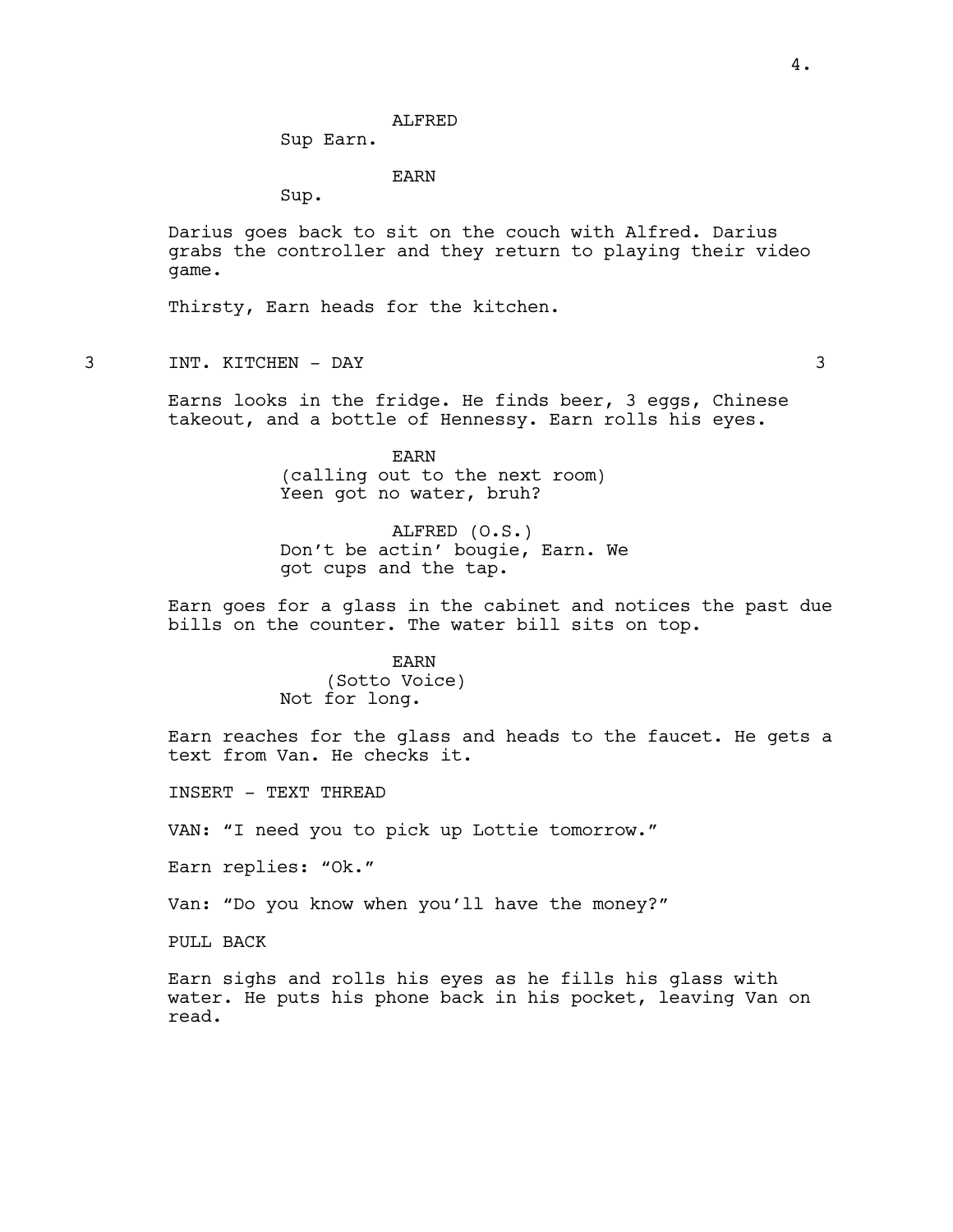## 4 INT. LIVING ROOM - DAY 4

Earn reenters the living room. Right before Earn is able to take a sip of the water, Alfred's phone rings. It's near Earn, plugged up to the charger, resting on the dinning room table.

Earn looks at Alfred. Alfred and Darius don't look up from their game.

> ALFRED Who is it?

Earn goes over to check the phone.

EARN Tiffany (LHHATL)

#### ALFRED

Leave it.

EARN Who's Tiffany LHHATL?

ALFRED

She's an assistant over at Love and Hip Hop. They've been trying to get me on the new season of the Atlanta show.

Earn's eyes widen.

EARN Why you ignoring her? That could be a nice way to secure the bag, Al.

ALFRED Cuz I ain't with all that fake ass reality tv bullshit, bruh.

EARN Sure it's all staged, but Al, this is easy money for a hustla like you.

ALFRED Yea, but I ain't with the shits or the gimmicks. My life ain't no fucking joke, Earn.

EARN Shit and neither are these bills. But it'd be great exposure for you. (MORE)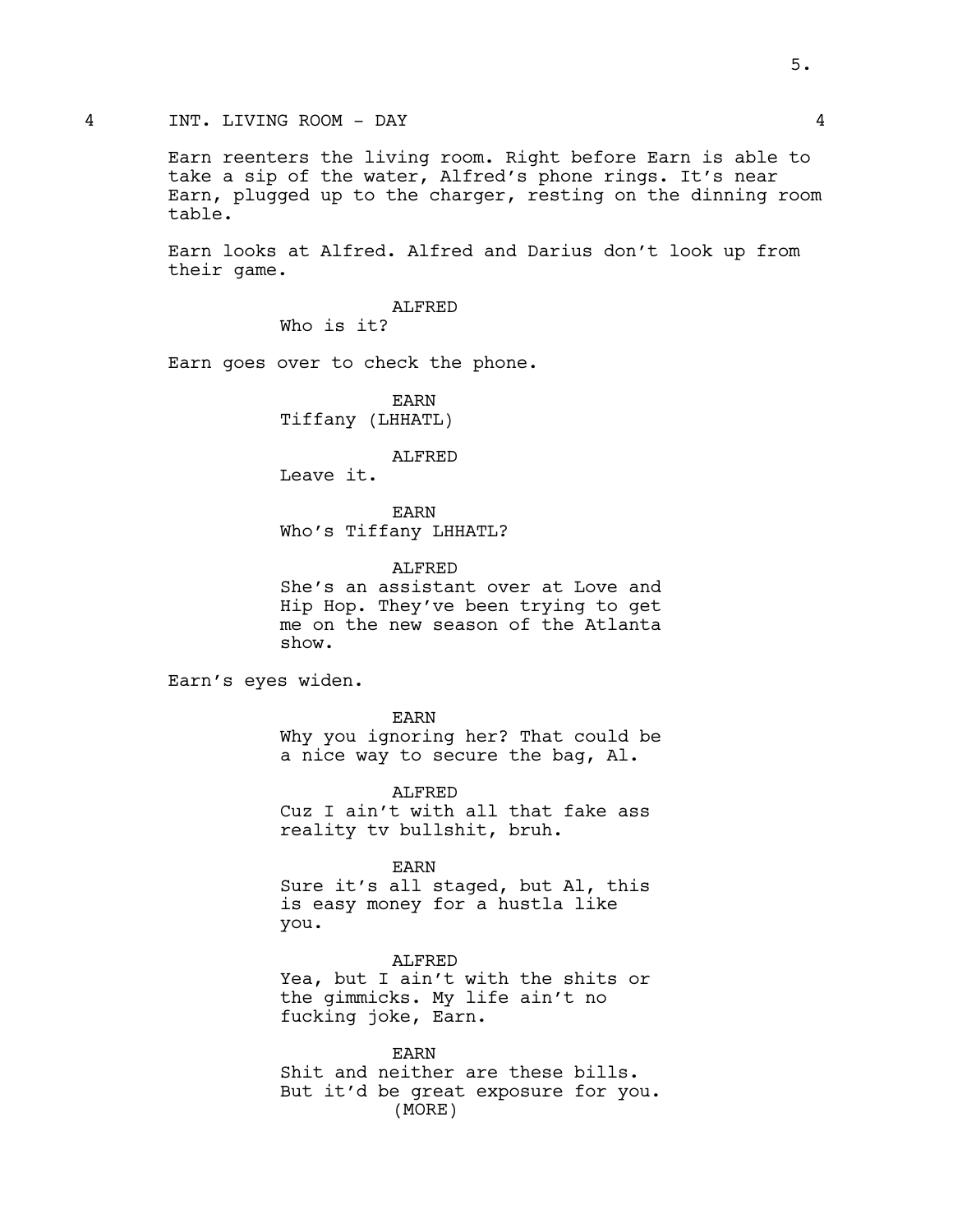You'd be able to connect with your fans more. EARN (CONT'D)

Alfred smirks and looks at Darius.

ALFRED You hear this dude?

## DARIUS

I don't know, Al. Judging by the way Love and Hip Hop helped catapult Cardi B to her success, I'd say it could be a good move.

ALFRED

Y'all wildin'.

Earn gets closer and sits next to Alfred.

EARN

Look, it's a new year and we gotta get you out there on some new shit quick.

ALFRED I'm already on it. That's why I'm hitting the studio tomorrow.

EARN

Well before you hit the studio. Let's at least hear them out.

Alfred peers at Earn's pleading face, then he surveys Darius. Darius returns his gaze with a "why not," shrug.

ALFRED

Fine.

Earn smiles and nods.

EARN Cool. I'll call Tiffany back and set it up.

5 INT. LOTTIE'S SCHOOL: CLASSROOM - DAY 5

VAN, dressed in a skirt suit, rushes in holding LOTTIE's hand. Lottie wears her Doctor McStuffins back pack. Van bends down to Lottie's level.

> VAN Okay, mommy has to go. Have a great day, sweetie.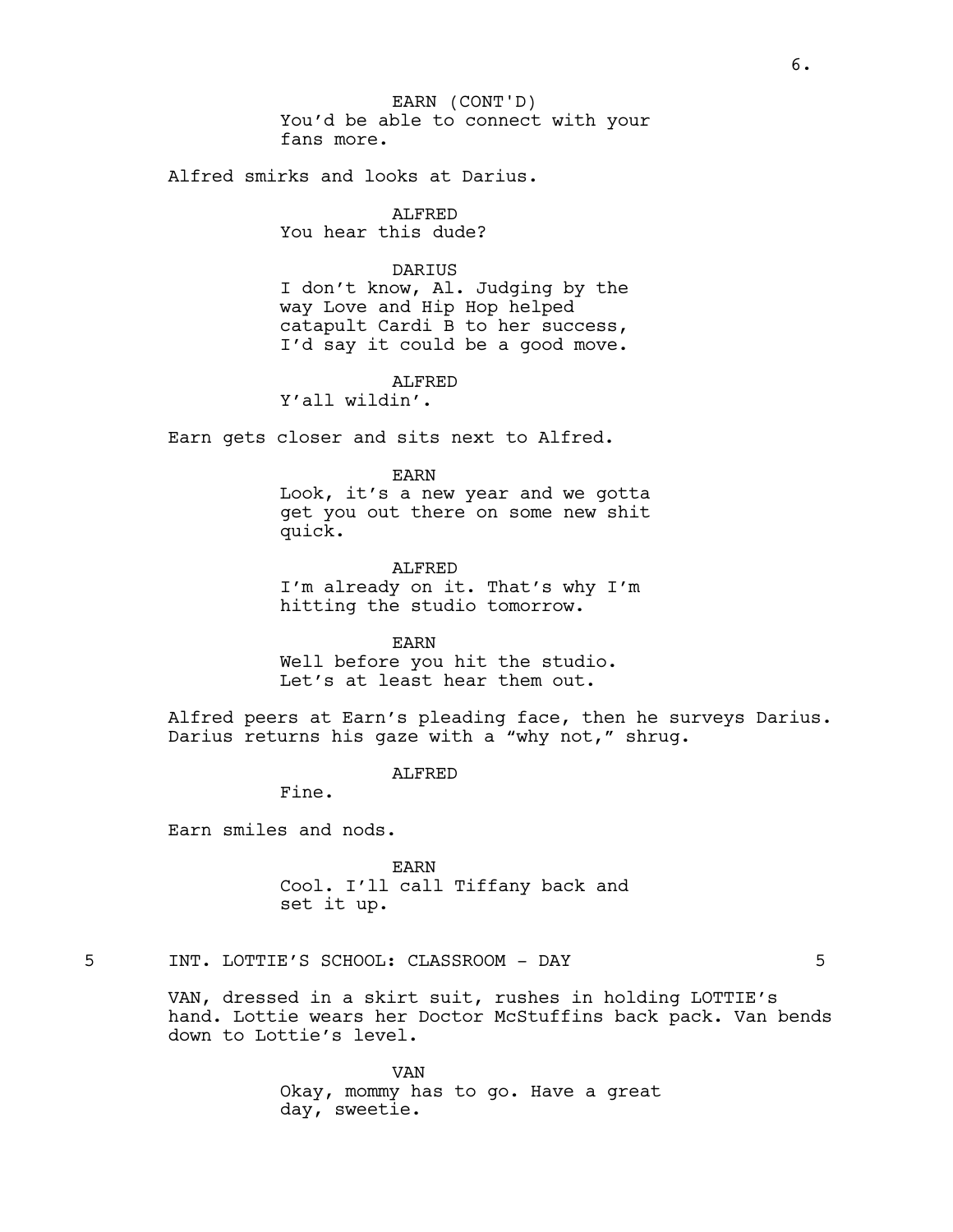Van hugs Lottie and kisses her on the cheek. Van rises and Lottie proceeds into the classroom.

Lottie walks over to the cubbies and puts her book bag away.

Van turns around, heading for the door.

Out of nowhere, LOTTIE'S TEACHER eerily appears before Van, blocking her path. The Teacher is holding a permission slip.

> LOTTIE'S TEACHER Good morning Ms. Keefer. Do you have a moment?

> VAN Actually, I really have to run.

LOTTIE'S TEACHER Well I'll be brief. We have yet to receive your signed permission slip and money for Lottie to attend the class trip--

The Teacher extends the permission slip to Van. Van cuts her off.

> VAN Ok. Let me go ahead and sign it now and I'll remind Lottie's dad to bring the money this afternoon. Cool?

Van bends over at the table near the door. The table has forms, pens, and a jar with money sitting on it. Van grabs a pen. She quickly skims the form without really reading it and scribbles her signature at the bottom.

Lottie's teacher curiously watches her without saying a word.

VAN (CONT'D)

Alright.

Van hands over the slip and heads for the door.

VAN (CONT'D) Thank you for understanding. Now I really have to go.

Van rushes out.

Another PARENT and CHILD duo enter the classroom.

LOTTIE'S TEACHER Oh I completely understand.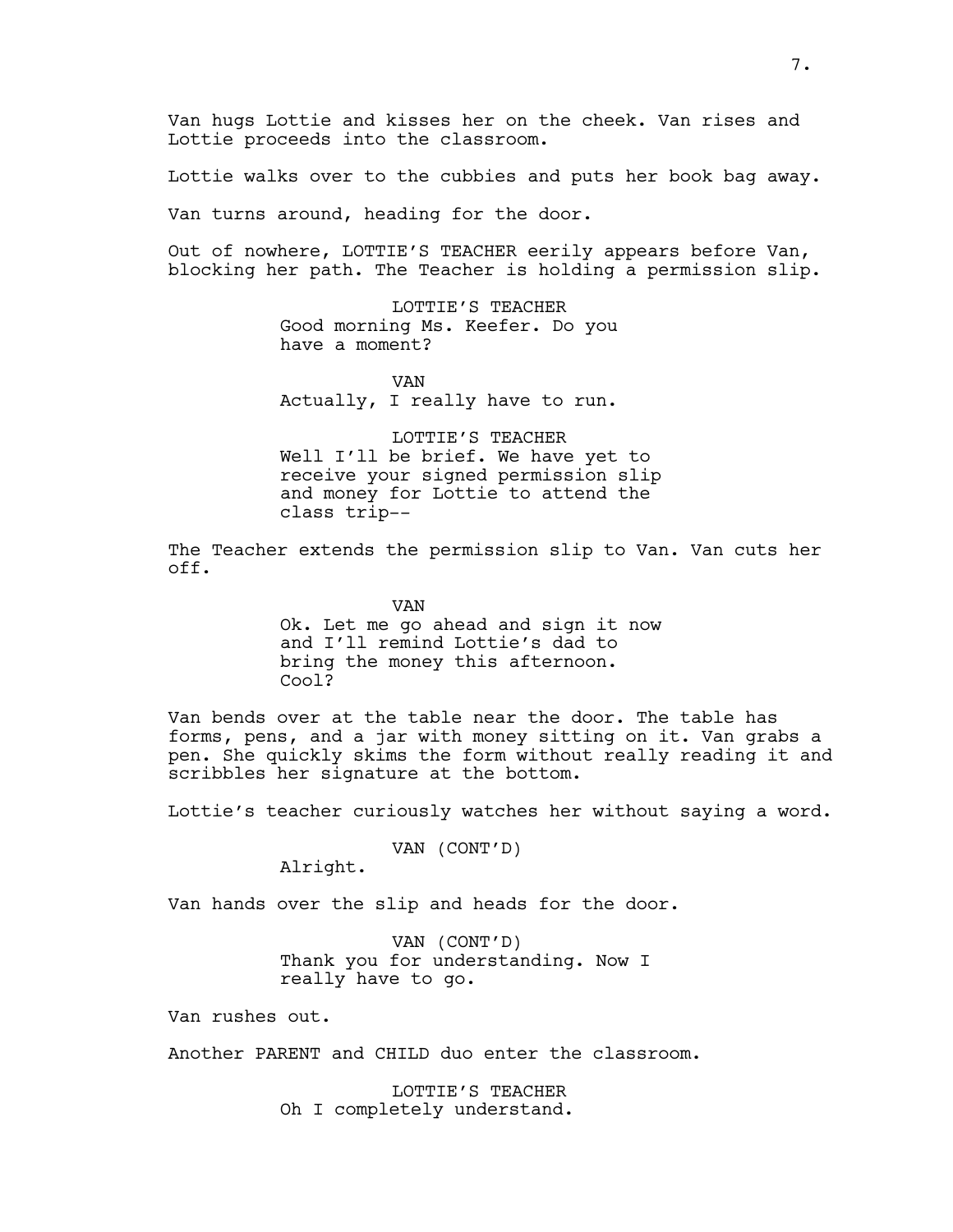Lottie's Teacher grabs the jar off the table. She approaches the PARENT (MS. Turner) who just entered.

> LOTTIE'S TEACHER (CONT'D) Good morning, Ms. Turner.

MS. TURNER Good morning.

Unbothered, Ms. Turner searches for something on her phone.

LOTTIE'S TEACHER Would you like to make a donation towards our class trip fund?

Ms. Turner pauses and looks up, confused.

MS. TURNER I thought I paid Johnny's money already.

Lottie puts together a puzzle. Johnny sits down and joins her.

> LOTTIE'S TEACHER Yes, you did. But we started this fund because we want to make sure that all of our students are afforded the opportunity to attend.

Lottie's Teacher slightly nudges her head in Lottie's direction. Ms. Turner looks over at Lottie and Johnny as they put together the puzzle. Ms. Turner understands and nods her head, and mouths "Ohhh."

Lottie's Teacher pushes her lips together and forces a no teeth smile.

> MS. TURNER How about I just write a check?

Lottie's Teacher giddily smiles with delight.

6 INT. LHHATL STUDIOS: CONFESSIONAL ROOM - DAY 6

Alfred sits in front of a green screen with a camera staring him straight in the face. Two bubbly producers, JANIE and CHRISSY stand to the side of the camera and prompt Alfred/ Paperboi with questions.

> JANIE So Mr. Paperboi, do you have any baby mommas?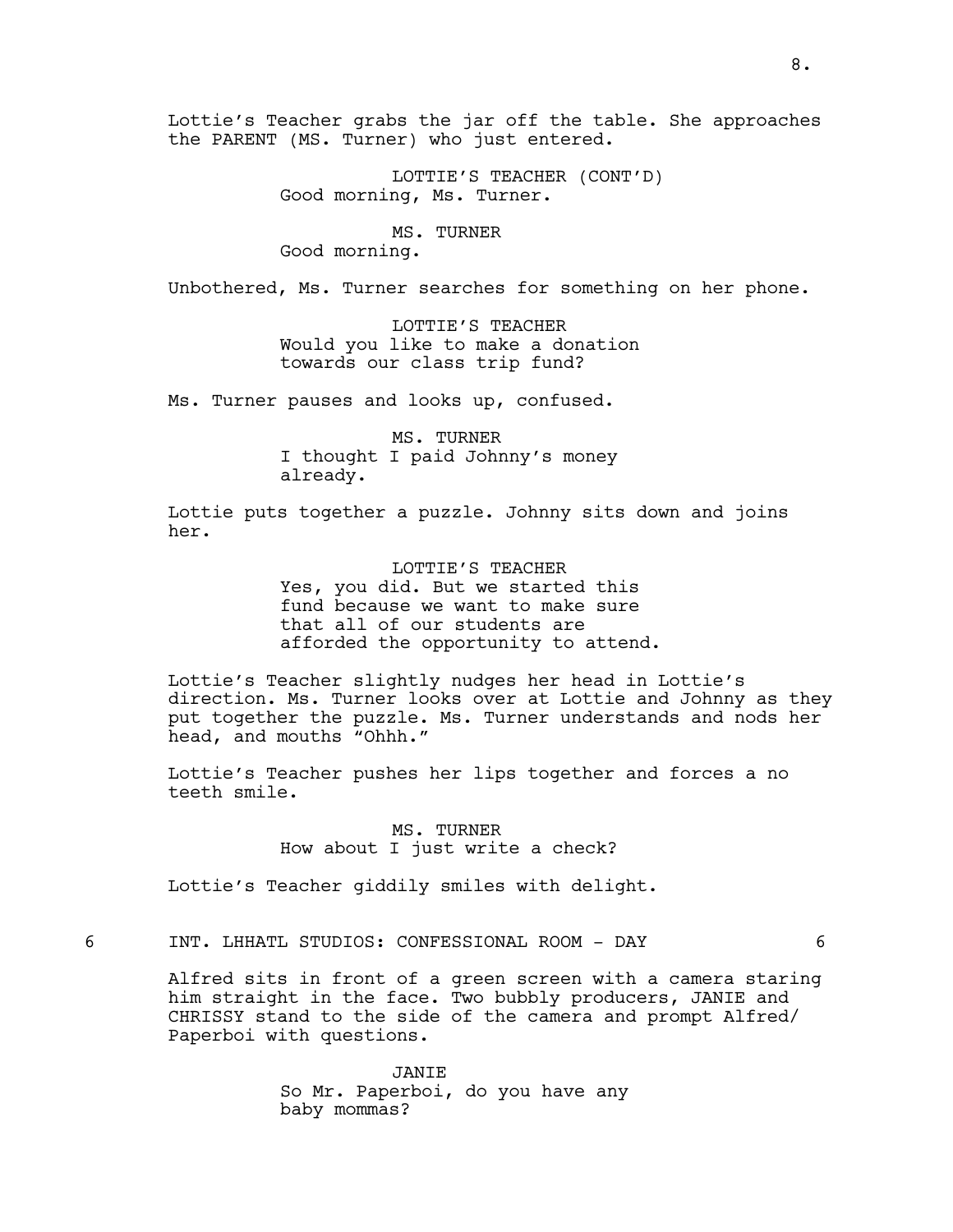CHRISSY Are you still dating Instagram model Sierra from Season 2, Episode 8?

Alfred breaks the fourth wall and looks directly at the camera, smug.

ALFRED

No.

He looks back at the producers. Janie smiles as she pries for a juicy story angle.

> JANIE Sooo are you secretly into guys?

> > ALFRED

The fuck?

JANIE I mean it's cool. This is Atlanta right?

### ALFRED

Fuck no.

CHRISSY Are you still anti-trans?

ALFRED Here we go with this shit again.

JANIE Are you secretly into transgenders?

ALFRED Fuck outta here.

Alfred rises from his seat.

ALFRED (CONT'D)

I'm out.

Alfred exits the room and leaves Janie and Chrissy disappointed.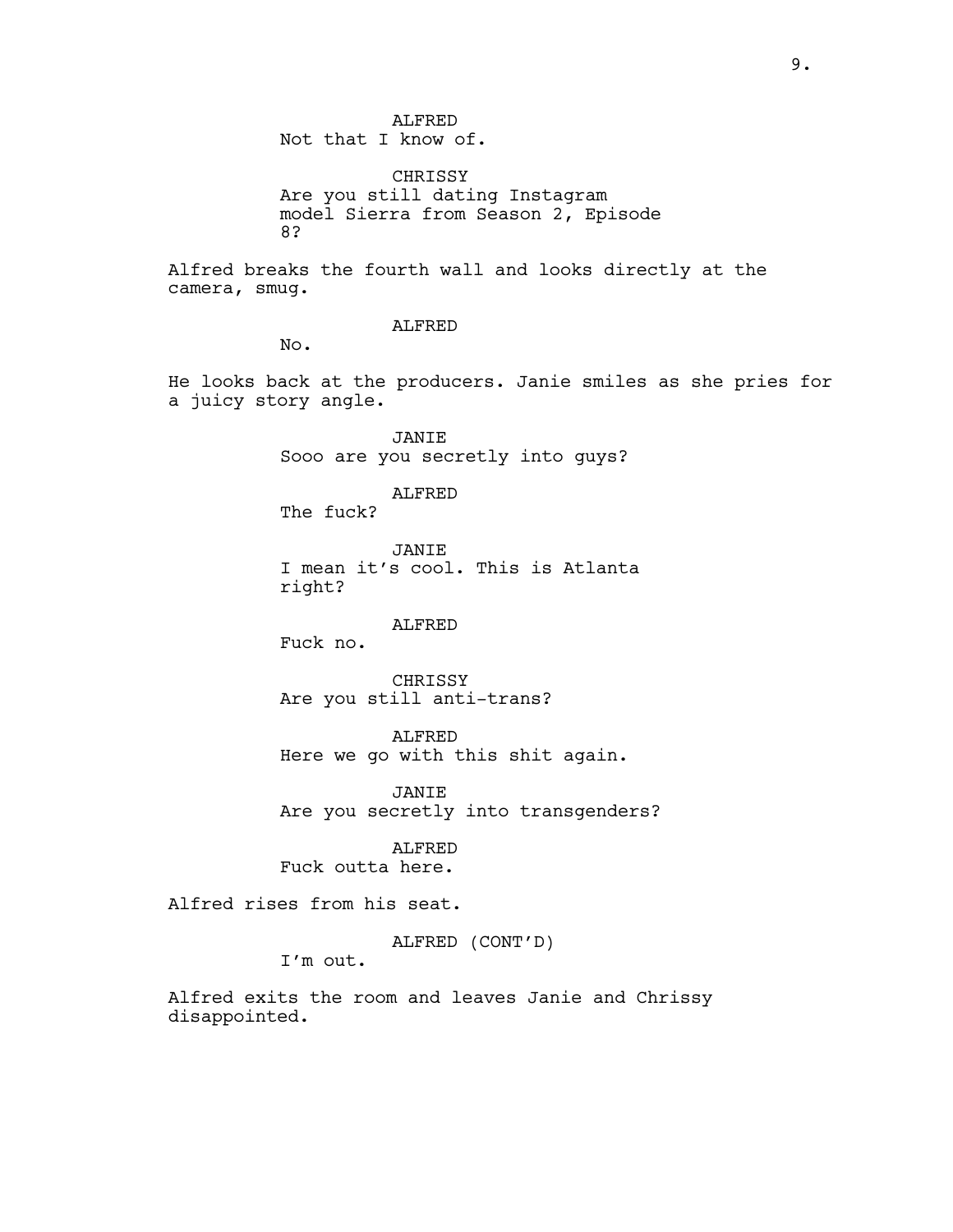Earn sits across from MITCH (41, white male), in a nice executive office, walled with glass.

# MITCH If Paperboi agrees to do the next season of LHHATL, he'll not only be guaranteed this amount...

Mitch says as he slides a piece of paper across his desk. Earn grabs the paper and looks at it.

> MITCH (CONT'D) We'll also ensure he gets booked on the Underground Hustlas Tour and we'll send out a film crew to get BTS footage for a short documentary.

Pleased, Earn grins as he reads the paper and listens to Mitch's pitch. All of it seems too good to be true.

Mitch holds his hands up in the air and emphasizes each quoted word as he says,

> MITCH (CONT'D) I can see it now, "Paperboi: On the Come Up."

Mitch flashes a big smile towards Earn.

MITCH (CONT'D) This is going to do wonders for his career.

Alfred storms towards them from outside the office. Earn looks frantically at Alfred as he approaches, nervous about what he's about to say. Alfred doesn't even open the door.

> ALFRED (O.S.) Earn, we out.

Alfred continues his march towards the exit.

EARN Well as generous as this offer is, I will need some time to confer with my client.

MITCH Sure. Get back to me within 24 hours.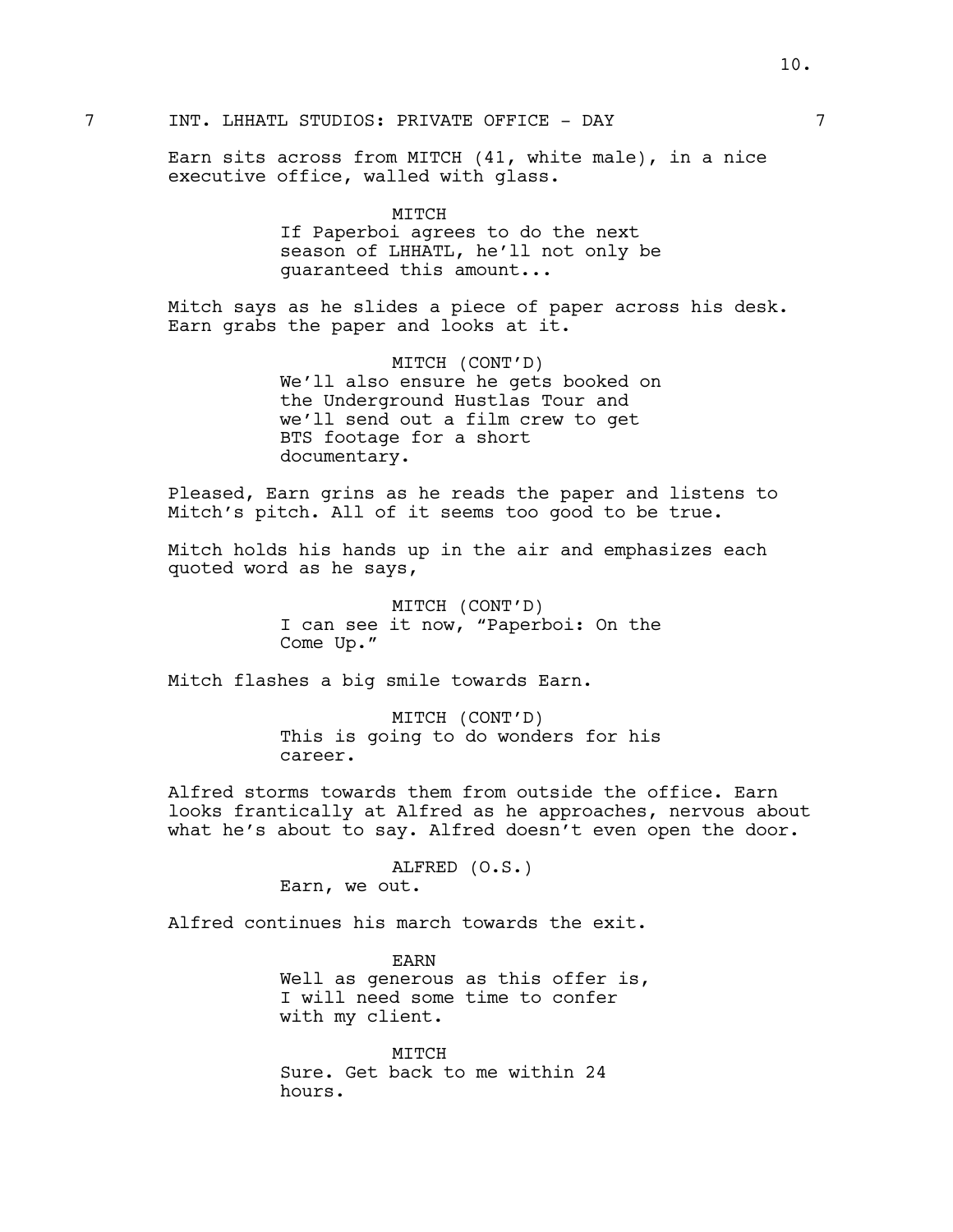Earn rises to eagerly shake Mitch's hand.

## EARN

Absolutely.

8 INT. ALFRED'S CAR - DAY 8

Alfred stares straight ahead as he drives his car. Earn looks over at him pleadingly.

EARN

They sound like they were just fishing for a story line. You gotta lighten up, bruh. It's acting.

ALFRED Man fuck dat. I ain't tap dancing for those folks.

EARN

Man, you trippin. This is a great opportunity. Free promo, the tour, and a docu deal? Fuck yo feelings and lets get this money.

ALFRED

Since when you this thirsty, Earn? You of all people should know about doing your own thing despite what others think you should do, right, Princeton dropout?

EARN

Shit's different. School costs, this pays.

ALFRED Shit at what cost though? Besides, the Underground Hustlas tour pays and I know I got that shit in the bag.

Earn looks out the window.

EARN No you don't.

ALFRED What you mean?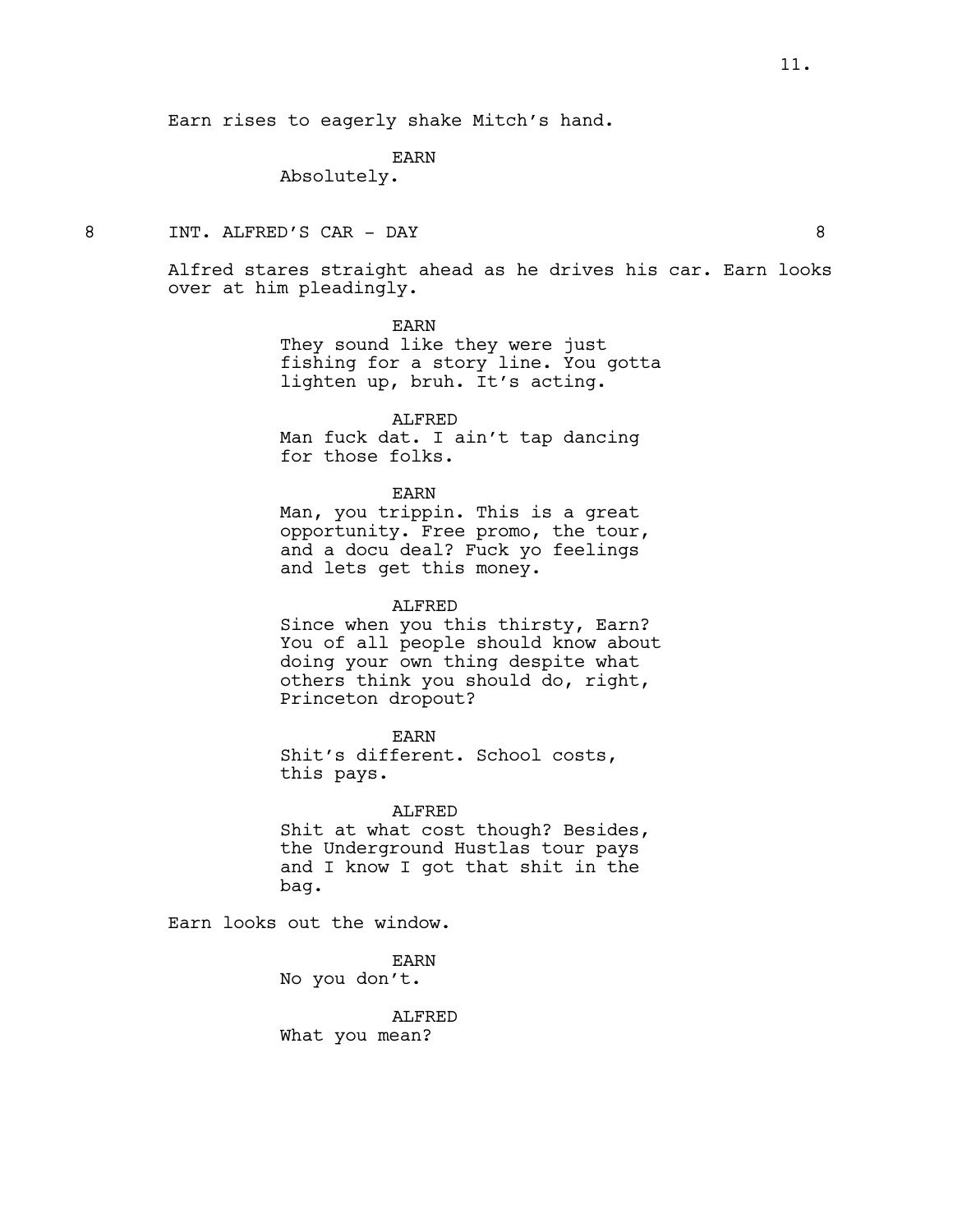EARN

They don't want you, Al. They say you're old news and nobody's checking for Paperboi anymore.

Alfred sucks in his lips, admittedly disappointed by Earn's disclosure.

> EARN (CONT'D) That's why the Love and Hip Hop deal will help you climb up and show everybody what's up. It's good money and it makes sense.

There's an awkward moment of silence. Alfred rubs his beard.

ALFRED Where you try'na go?

EARN I gotta grab Lottie.

#### ALFRED

Bet.

Alfred makes a sharp turn.

9 INT. LOTTIE'S SCHOOL: RECREATIONAL ROOM - DAY 9

Earn enters to find Lottie playing with a white male PEER (KENNY) in a "Make America Great Again" shirt. Lottie appears to be building a tall block tower with Kenny. Lottie doesn't even notice her dad. Earn curiously watches them; he doesn't notice Lottie's Teacher approaching him.

> LOTTIE'S TEACHER Good afternoon Mr. Marks. How are you?

EARN Ehh, I've had better days.

Lottie finally looks up and waves at Earn. Earn waves back. Kenny takes blocks away from the tower and erects a wall.

> LOTTIE Five more minutes, Daddy.

Earn nods.

Lottie takes some of the blocks back from the wall to build up the tower again.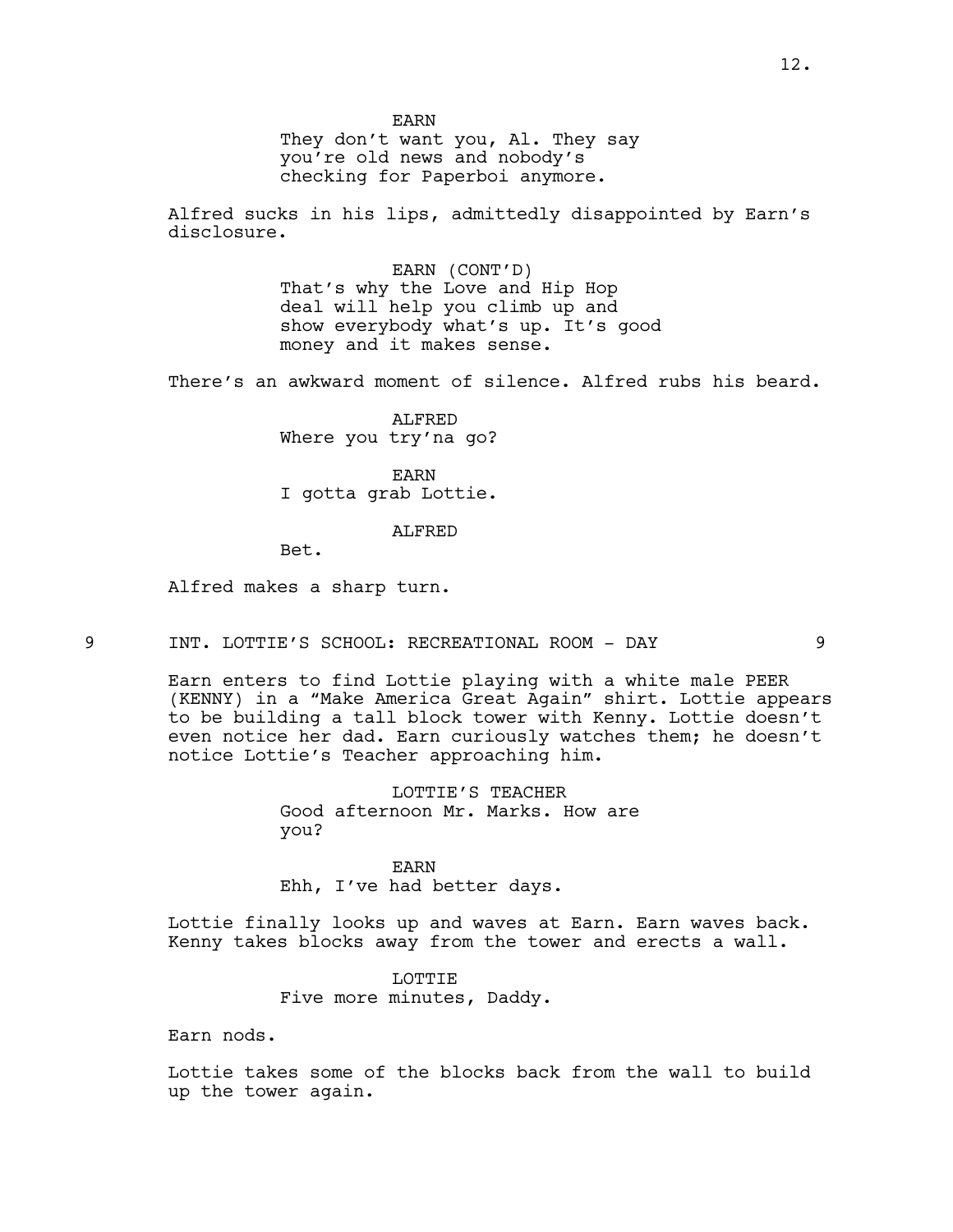LOTTIE'S TEACHER Well, I hate to nag, but we never received a payment towards the class trip. Earn sighs. Kenny takes a block back to build his wall. Lottie scowls at Kenny. Lottie grabs the block back and puts it back on the tower. Lotties smiles in delight at the high tower. LOTTIE'S TEACHER (CONT'D) And we feel it's really important for Lottie to be there and we'd hate for her to be the only child who misses out. So we-- Suddenly the little boy knocks it all down, pretending to be a monster of some sort. Lottie comes running over, interrupting her teacher. **LOTTIE** (Whining) Daddy, Kenny knocked over the tower. Earn bends down to Lottie's level. Kenny builds the block wall again. EARN Yea, Kenny's well on his way to becoming great, ain't he? But how 'bout we go home to our own neighborhood and build up our own blocks? LOTTIE Okay, Daddy. Lottie gets her book bag. EARN (To Lottie's Teacher) See, she's resilient. She'll be fine. 10 EXT. VAN'S HOUSE - DAY 10

Alfred's car pulls up to the home.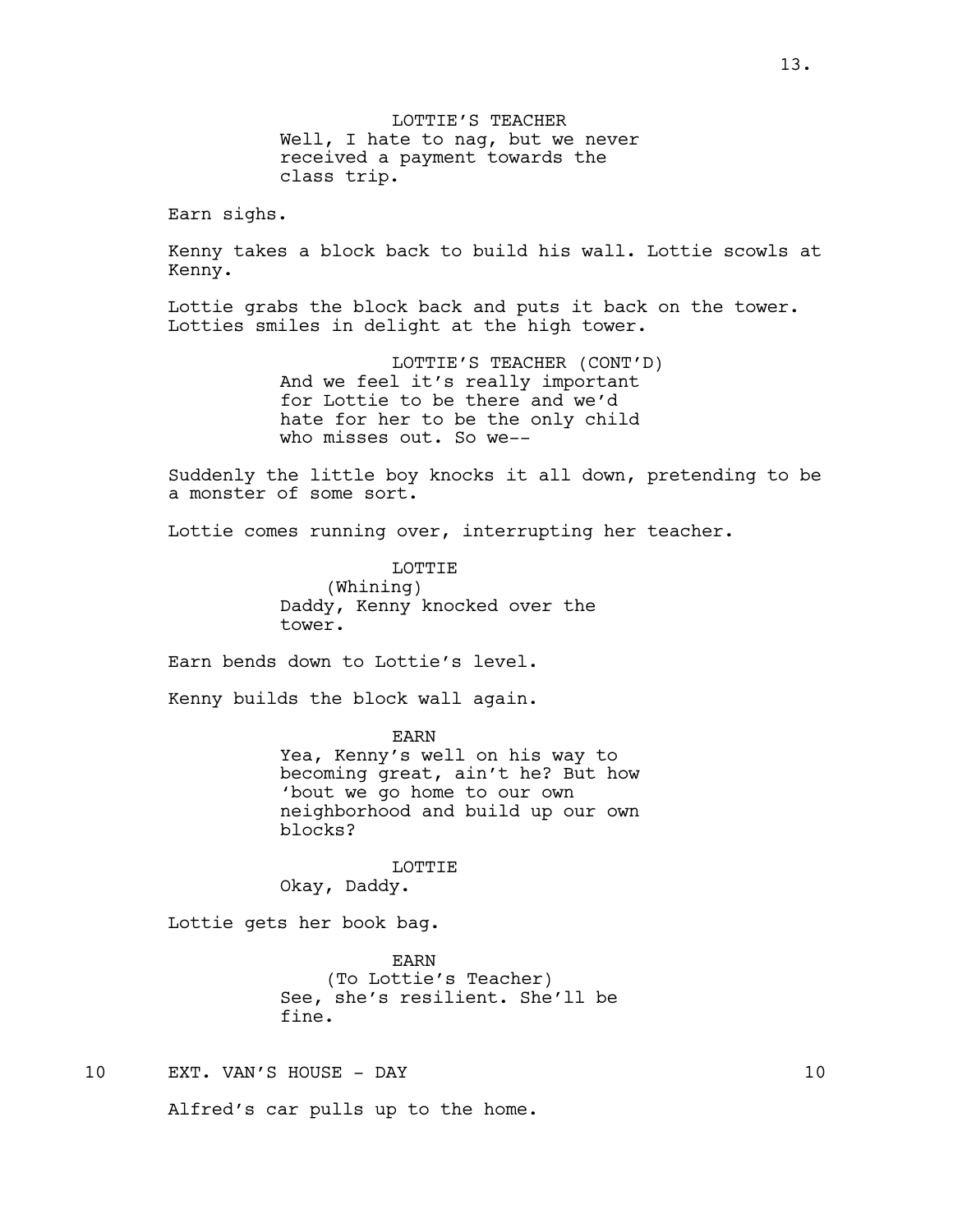Aye, you think it'd be cool if I use the bathroom real quick?

EARN

Should be.

Earn, Lottie, and Alfred get out the car and head over to the house.

Van opens the door.

#### LOTTIE

Mommy!

Lottie gives Van the biggest hug before running inside.

VAN (Calling after Lottie) Get washed up for dinner, baby.

Earn stares at Van. Van gives him a "you triflin" look.

ALFRED Aye Van, mind if I use your restroom real quick?

Van opens the door.

VAN Sure, Al. Come in.

11 INT. VAN'S HOUSE: LIVING ROOM - DAY 11

Alfred enters and heads straight to the bathroom. Van gives Earn the death stare.

> EARN Look, I meant to text you back but I got busy, thought I replied and I must've for--

> VAN Cut the bullshit, Earn. Bullshit doesn't pay the bills. Did you pay the school for Lottie's class trip?

Earn stares blankly.

Van sucks her teeth.

VAN (CONT'D) Seriously, Earn?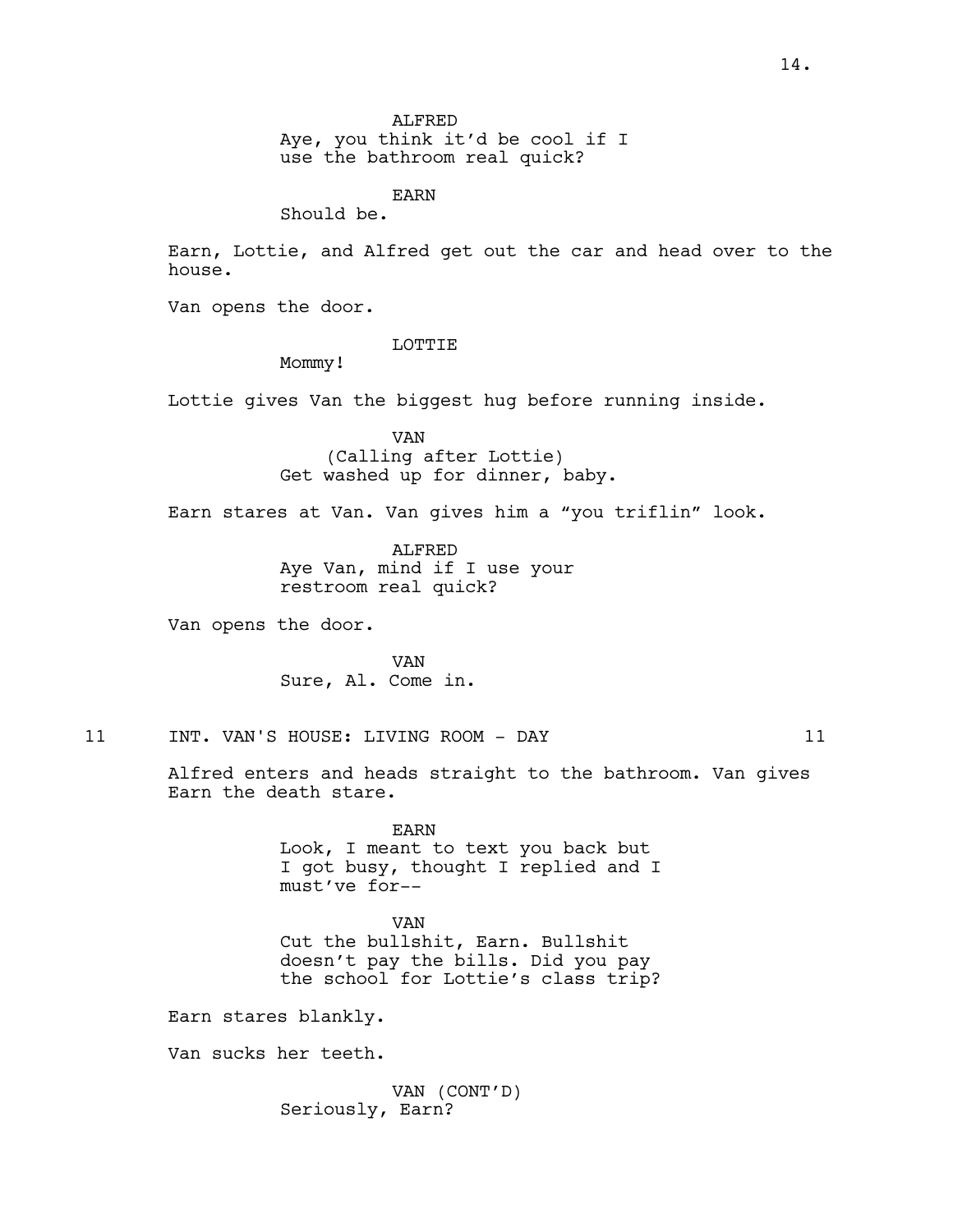EARN I mean, does she really have to go?

VAN

You think we should further marginalize Lottie as the only black girl in her class by having her miss out on the trip?

EARN

It's not marginalizing. We can have her do something else for cultural enrichment. She needs to learn more about black culture anyway. She gets white culture everyday.

## 12 INT. VAN'S HOUSE: HALLWAY 12

Alfred exits the restroom and hears Van and Earn's conversation as he heads back to the living room.

> VAN (O.S.) You're intentionally missing the point. I need you to contribute, Earn.

EARN (O.S.) I hear you.

VAN (O.S.) I shouldn't have to blow you up to do right by her. We may not be partners but we're parents and I need you to get your shit together.

Alfred sighs.

13 INT. LIVING ROOM - DAY 13

Alfred reenters the room. Van walks off.

VAN (O.S.) (To Lottie) Are you ready for dinner, sweetie?

14 EXT. VAN'S HOUSE - DAY 14

Earn and Alfred head down the driveway.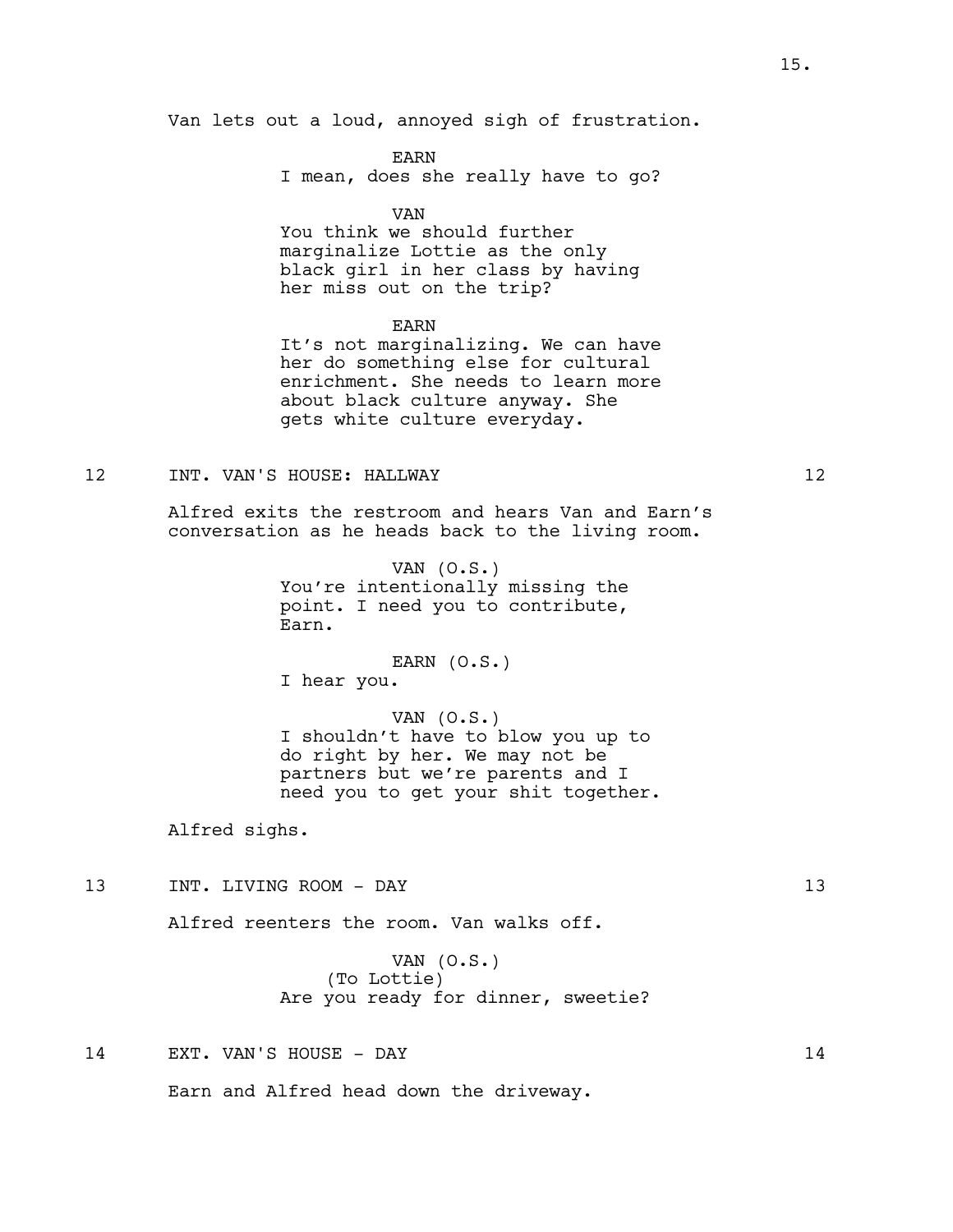EARN

I know you heard that shit.

ALFRED

Yea, so?

Alfred turns back and looks at Earn.

EARN Shit like that is why you need to take the deal, Al.

ALFRED You still on that?

EARN

Yea nigga!

ALFRED Nigga, I told you I ain't with it.

EARN

Yea, you ain't with it because you "keeping it real." But how far has keeping it real gotten us? Huh?

Alfred continues towards his car.

EARN (CONT'D) We're just another two broke niggas from Atlanta trying to keep the water running, huh?

Alfred ignores Earn.

EARN (CONT'D) You're a fool if you turn down this money.

Alfred opens his car door.

ALFRED Shut the fuck up, Earn!

EARN Shut the fuck up? Shut the fuck up? Naw nigga, you wake the fuck up.

ALFRED

Whatever.

EARN Fuck you going?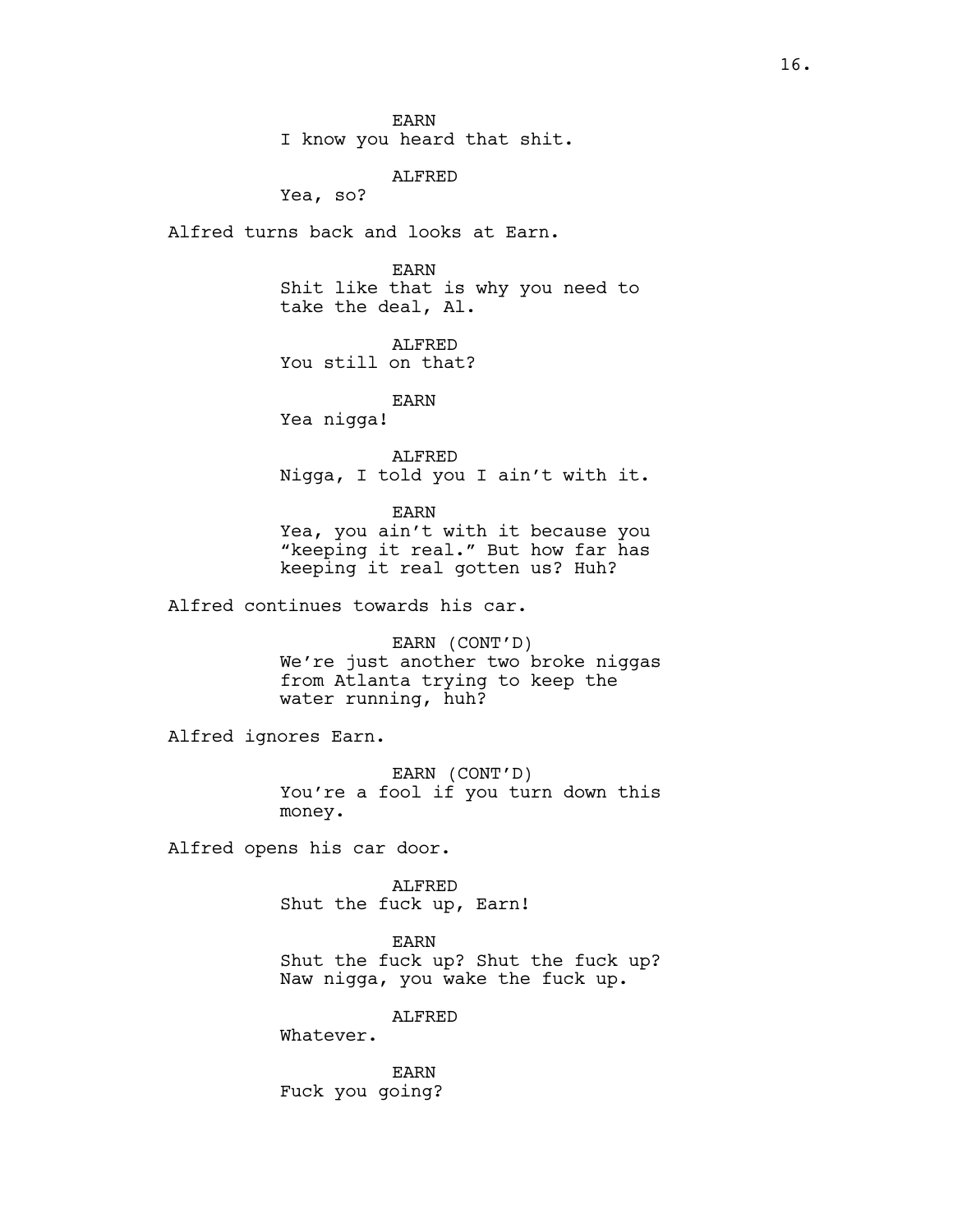#### ALFRED

## I told you, to the studio.

Alfred closes his door. He drives off leaving Earn in the street. Frustrated, Earn puts his hands on the back of his head.

The same Junkie from before walks up to Earn with his hand out. Earn waves him off again.

> JUNKIE You still ain't got no money? Broke ass.

EARN Broke ass? Nigga, you're the one out here asking for money.

The Junkie sucks his teeth.

JUNKIE You still ain't real.

The Junkie walks away as Earn rants.

EARN

I'm not real? Nigga, yesterday you were in East Atlanta, now you're over here in the SWATS? You out here begging and getting around better than me. So who ain't real here? Only one of us is really broke, apparently.

JUNKIE I know. Witcho' broke ass.

Dumbfounded, Earn scrunches up his face.

15 INT. STUDIO BOOTH - NIGHT 15

Alfred spits a verse on a sick beat. He's going in, but it's not completely there yet.

## 16 INT. STUDIO MIXING TABLE - NIGHT 16

The ENGINEER nods his head to the beat. Darius sits behind him on the couch texting. Near the couch is a mini-fridge.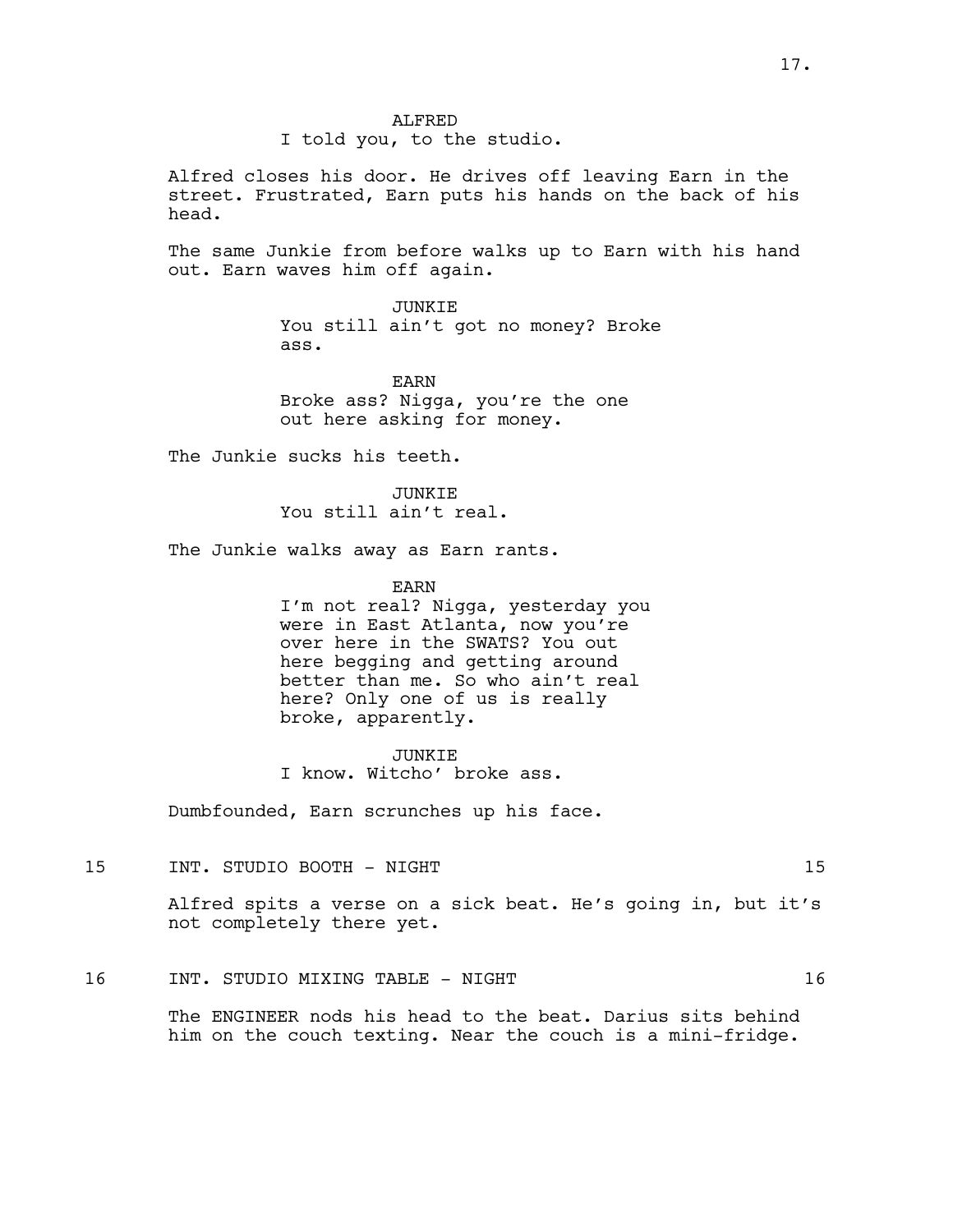ALFRED

Word. Word.

ENGINEER But we'll grind it out some more until my next client comes in, aight?

## ALFRED

Aight, bet.

17 INT. STUDIO BOOTH - NIGHT 17

Alfred goes back and lays down another verse. He messes it up and has to restart it.

### ALFRED

Aye, y'all got some water or something? My throat's dry.

18 INT. STUDIO MIXING TABLE - NIGHT 18

Darius gets up.

DARIUS Don't worry. I got you, bruh.

Darius grabs a water bottle out the fridge. Darius heads in the booth.

19 INT. STUDIO BOOTH - NIGHT 19

Darius enters carrying a cold bottle of water.

ALFRED 'Precciate you, fam.

DARIUS No problem, bruh. May you sip this shit to spit that shit.

Darius hands Alfred the water.

They dap each other up.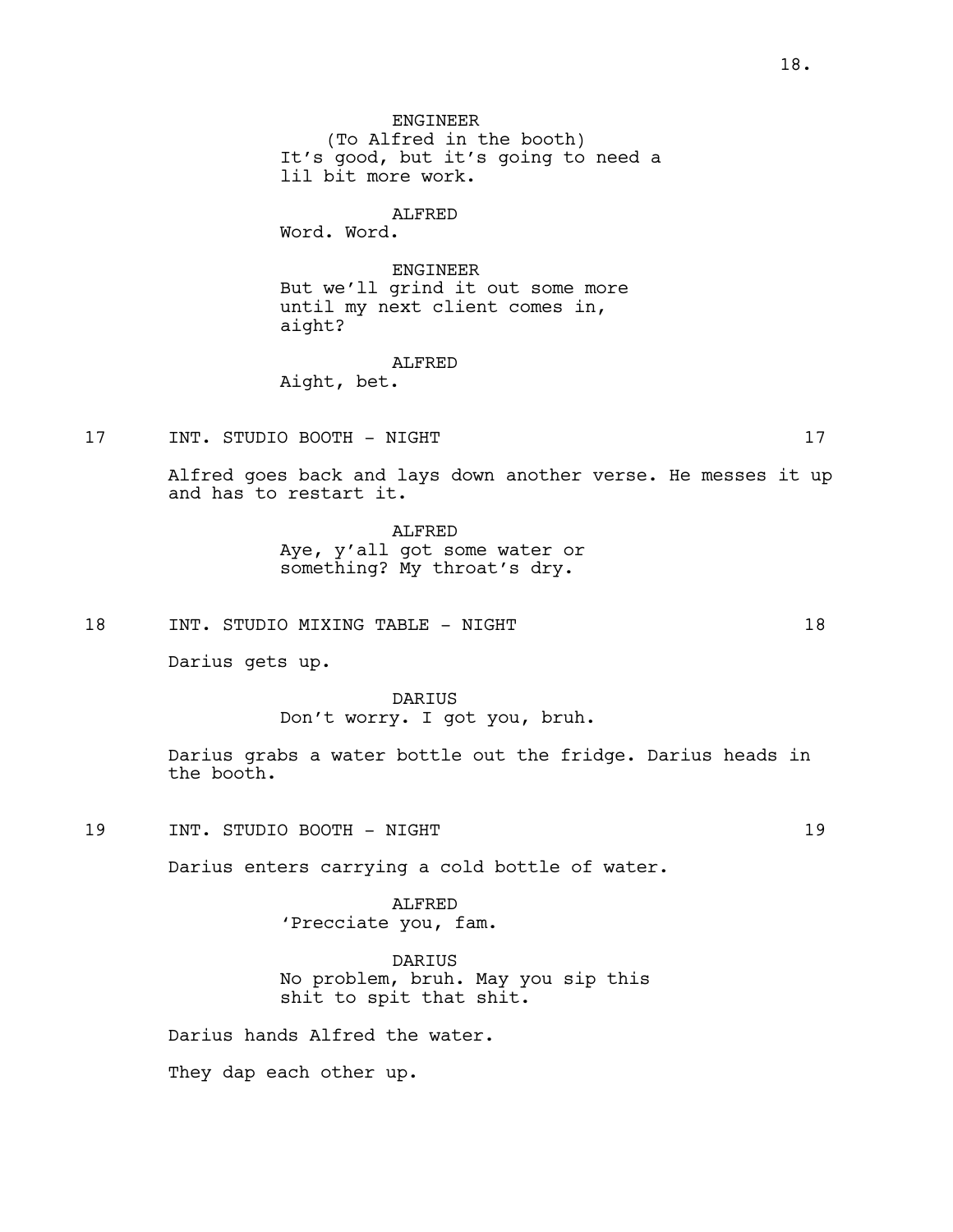# DARIUS

Yea, you know.

Alfred drinks the water. Darius leaves the booth. The track starts again.

20 INT. STUDIO MIXING TABLE - NIGHT 20

Alfred takes it from the top.

Darius sits back on the couch, listening intently with his eyes closed.

The MIGOS (Offset, Quavo, and Take Off) enter into the room. They greet the engineer and dap up Darius.

> ENGINEER (To Alfred) Alright, that's time.

QUAVO Naw, let him finish this take while we roll one up real quick, ya feel me?

ENGINEER Aight. Cool. (To Alfred) Last take.

Quavo and Takeoff take a seat on the couch next to Darius. Offset sits next to the Engineer.

Alfred goes in on his verse again, he kills it.

Takeoff carefully rolls the blunt.

OFFSET Ooo that shit hot bruh.

ENGINEER

Hell yea.

TAKEOFF I fuck with it.

QUAVO

Shit me too.

Offset turns to his crew members.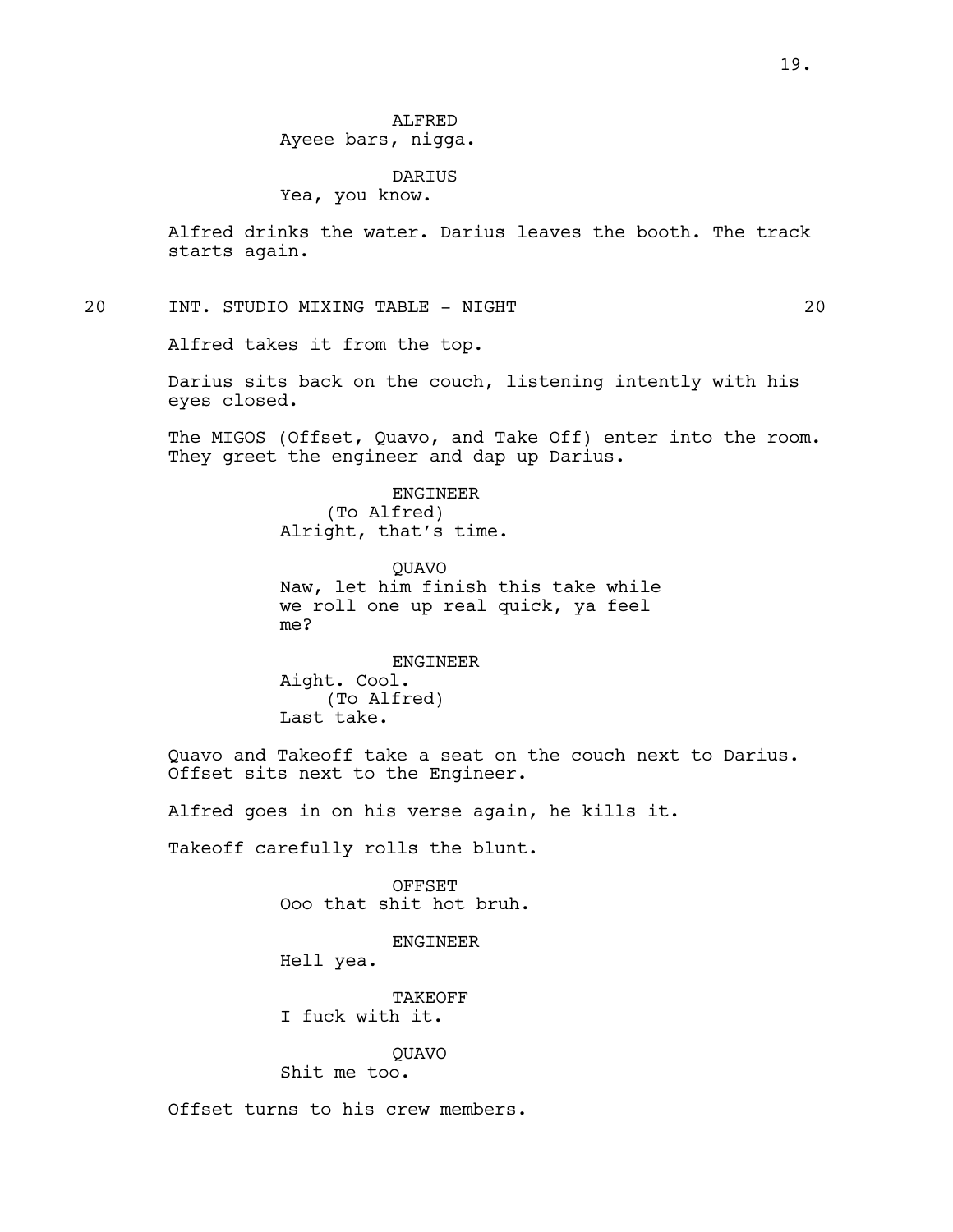OFFSET I think we should hop on that.

QUAVO Yea, man. That ATL connection would set the city on fire.

Takeoff lights the blunt and passes it around.

TAKEOFF

Bet.

DARIUS That would be dope, forreal.

QUAVO (To the Engineer) Call him out.

ENGINEER (To Alfred) Aye bruh, come out real quick.

Alfred enters the room, dapping them up.

ALFRED Aye, what up folk?

OFFSET You killin that track, bruh.

ALFRED Word, 'ppreciate it.

QUAVO Yea, we wanna collab.

Darius passes Alfred the blunt.

ALFRED

Word?

OFFSET

Hell yea!

DARIUS Paperboi and the Migos. Shit would have the streets going crazy.

ALFRED Well let's see what y'all do with it then?

Alfred cheerfully daps them up.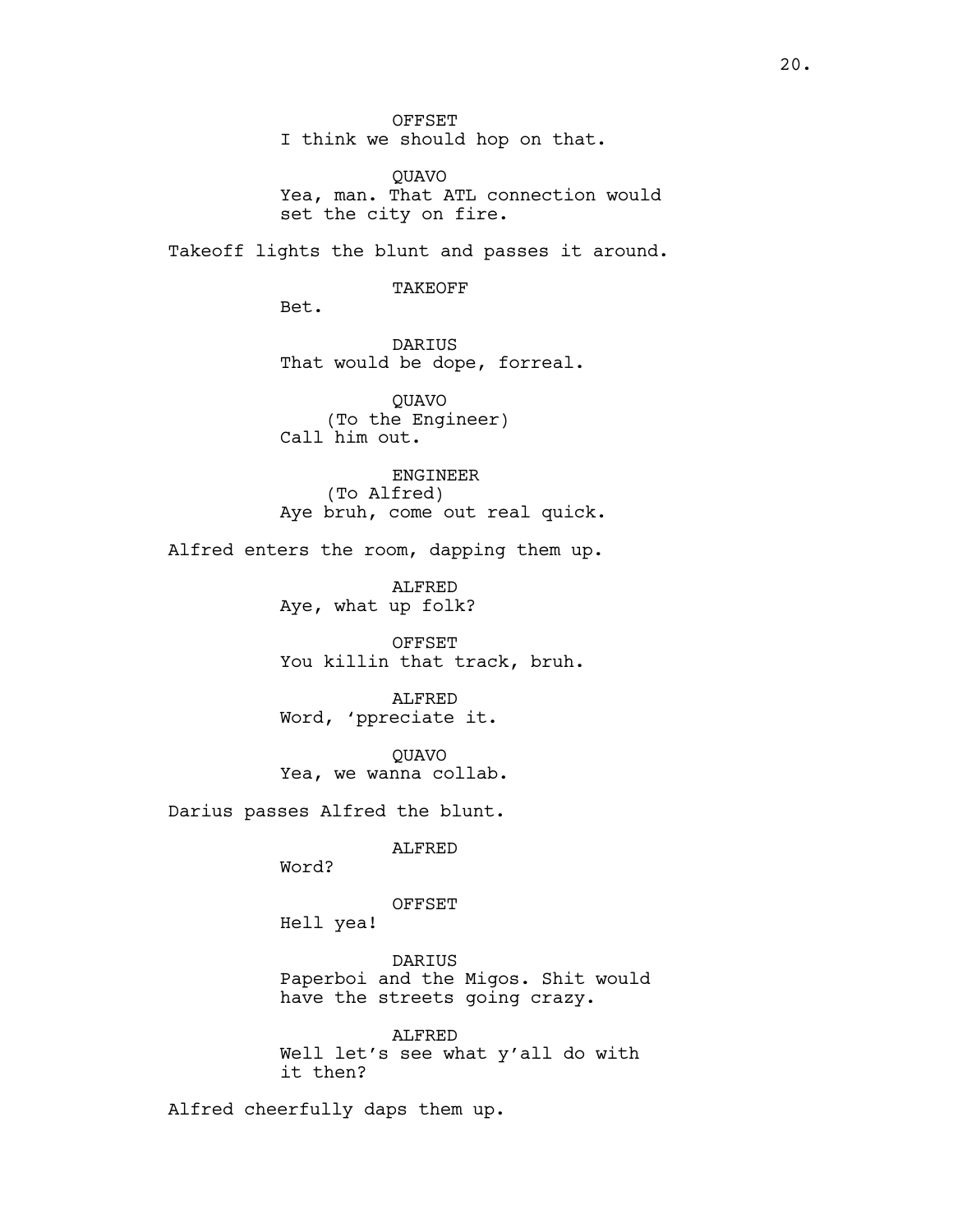QUAVO Yea, but first. Let's kill this blunt, one time.

#### OFFSET

Yea, we want all the smoke.

Offset blows a puff towards the ceiling. Time passes. From the ceiling to floor, the studio is filled with haze.

The Migos and Paperboi are in the booth. Darius sits next to the engineer.

Darius takes a picture of the four of them.

Offset's phone rings near Darius.

OFFSET (CONT'D) Who dat is bruh?

Darius struggles with saying the name.

DARIUS

Bel-cal-is?

Offset promptly comes out of the booth and answers the phone. The woman on the phone is loud.

Alfred raps along in the background.

WOMAN ON THE PHONE (V.O.) Where you at?

OFFSET I'm at the studio.

WOMAN ON THE PHONE (V.O.) Who's that rappin? That don't sound like y'all.

OFFSET We outchea doing a track with Paperboi.

The woman squeals with delight.

WOMAN ON THE PHONE (V.O.) Ooo lemme hear it.

They listen as Paperboi spits.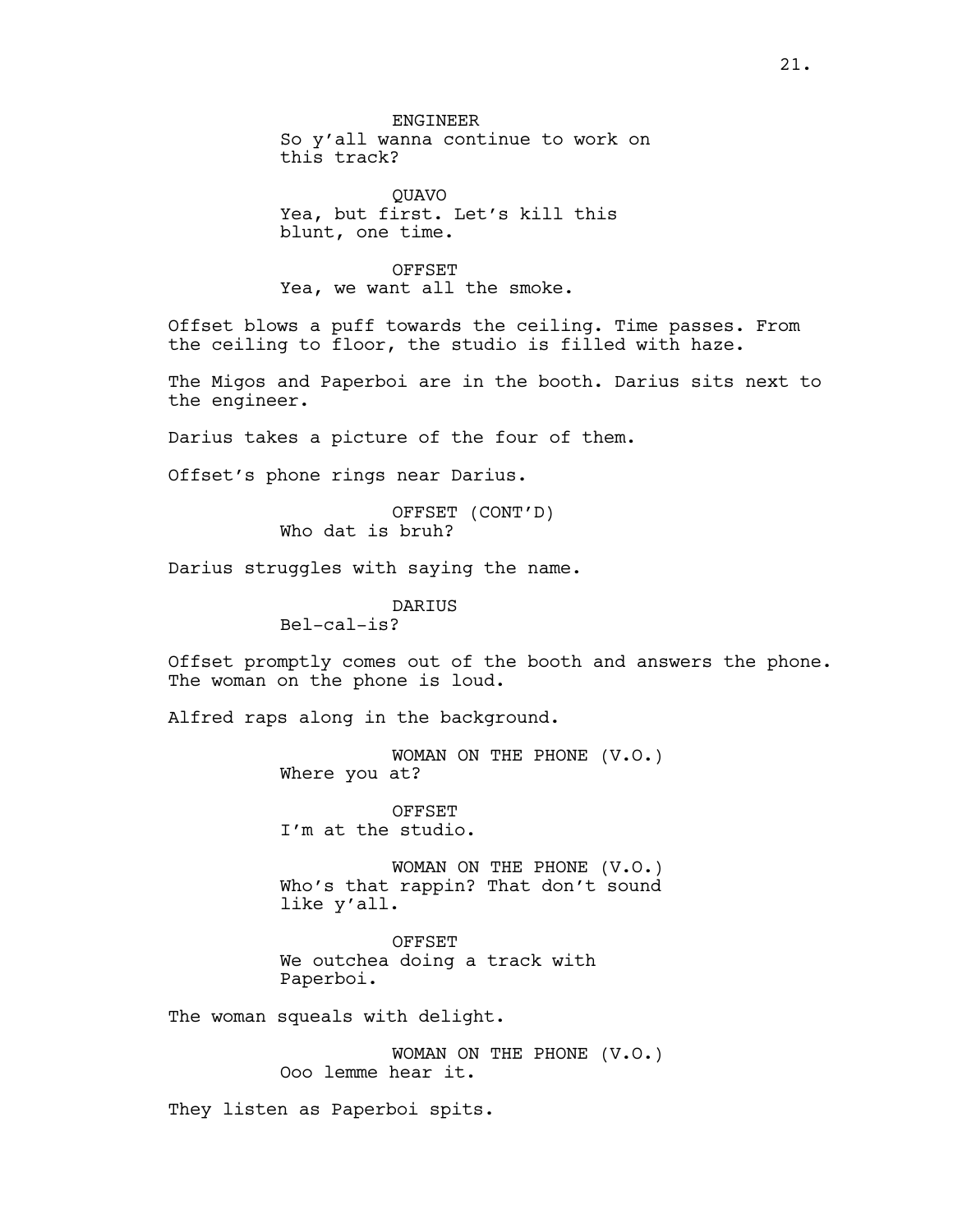WOMAN ON THE PHONE (V.O.) Ohh that shit is poppin. Y'all gone have to let me hop on that one.

OFFSET

Shit.

WOMAN ON THE PHONE (V.O.) Tell someone to send me a video of y'all.

OFFSET

Bet. Now, lemme call you back, boo.

WOMAN ON THE PHONE (V.O.) Okay. Byeeee.

DARIUS That's cute, she wants to see you working.

OFFSET She ain't slick. She just tryin to be out here lurkin' seeing if I'm where I say I am and if I got my dick in my pants.

DARIUS Well, I sincerely hope it stays in there my friend.

OFFSET Shit we're just hella dysfunctional, man.

DARIUS Aye, everyone across the globe got dysfunctional families. The question is to what degree?

OFFSET

Word. That's real. But you mind to take the video for me while we bang it out?

DARIUS See, now I see why she has to watch you.

OFFSET Boy you a fool!

Offset hands Darius the phone before heading back in the booth.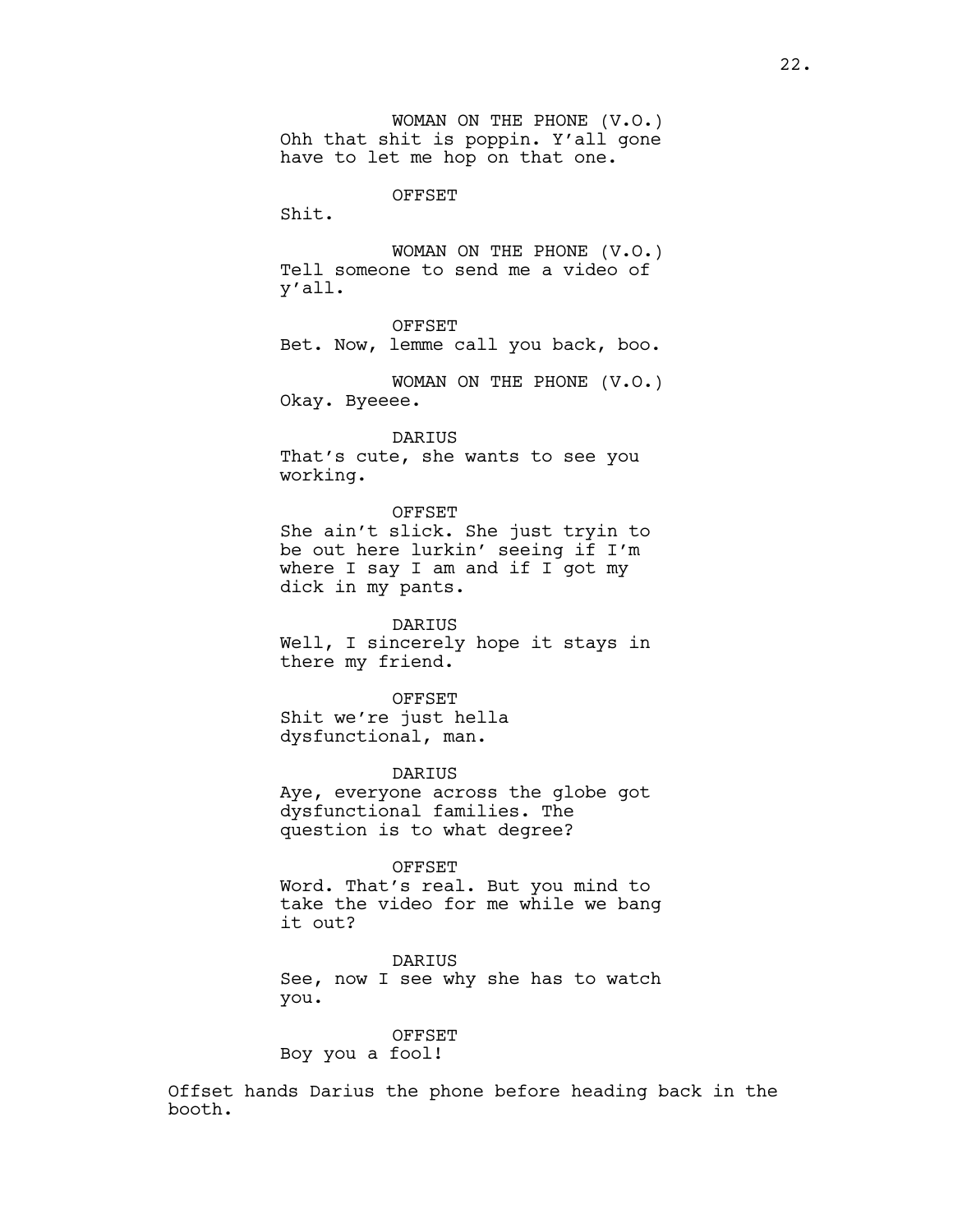Darius turns into paparazzi taking a few pictures and videos. The music session goes long into the night.

21 INT. LUXURY SCHOOL BUS - DAY 21

The early morning sun peaks through the bus' window. Lottie smiles as she looks out the window. She's rides along next to Kenny.

Lottie's teacher stands up at the front of the bus, facing her students.

> LOTTIE'S TEACHER I'm so glad we have full attendance today. You all are in for a treat!

> > KENNY (To Lottie)

What do you think will be the treat?

LOTTIE I don't know. I hope it's ice cream.

22 EXT. PLANTATION - DAY 22

Lottie stands with her Peers and Teacher before a vast cotton field. A large black man, JOE, (36, round, with a deep southern drawl) approaches the class.

JOE

Mornin kids!

Lottie smiles in anticipation. Lottie's Teacher is thrilled.

JOE (CONT'D) Today, y'all are gonna see what life was like growing up in the Dixie!

Intrigued, Lottie raises her eyebrows.

Joe points to the fields.

JOE (CONT'D) Over there we have peanuts. There we have strawberries. And right here we have good ole fashioned 100% pure American cotton.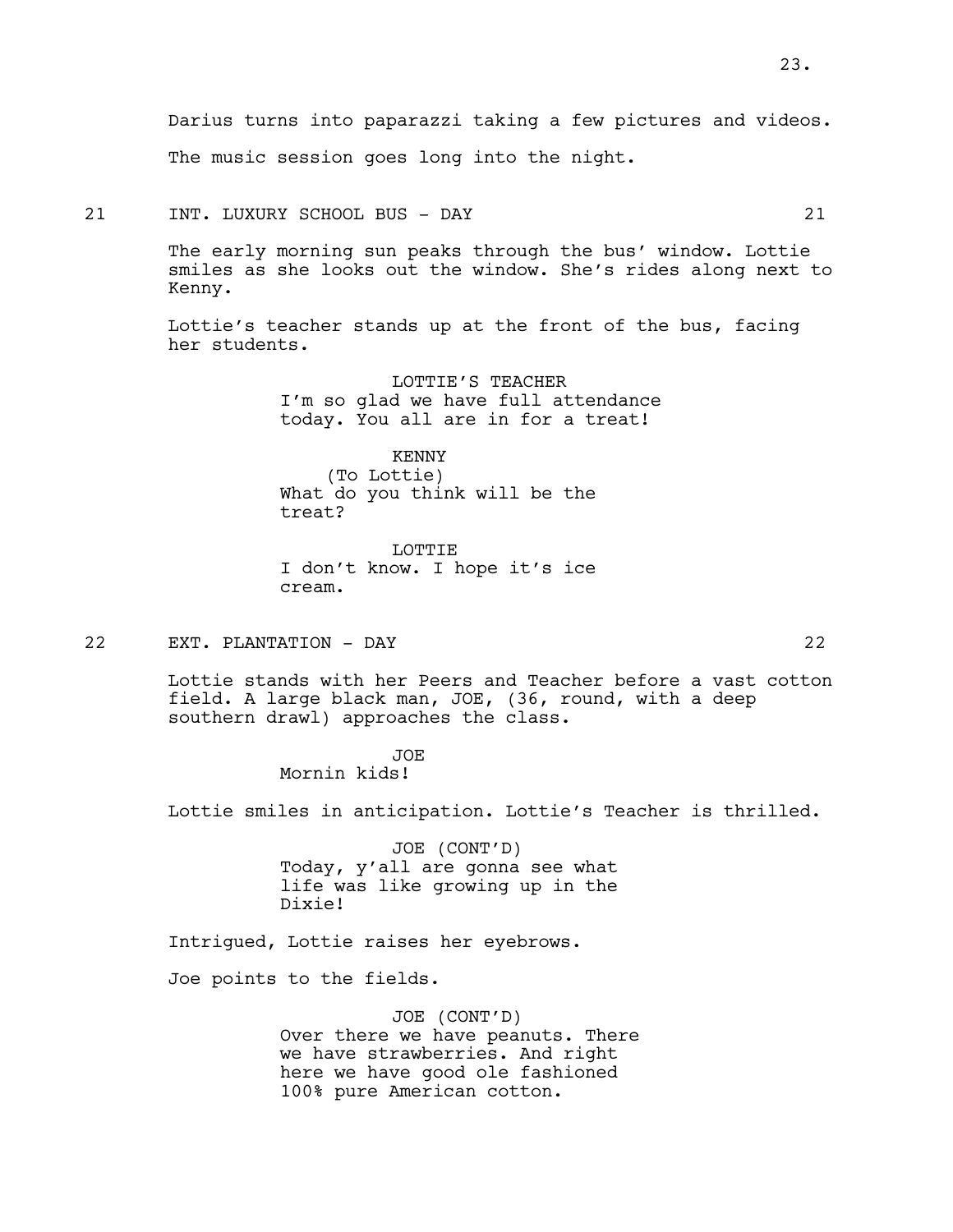The children's eyes follow his hands as he points. They return to him once he stopped.

> JOE (CONT'D) And guess what kids?!

His over enthusiastic demeanor is a bit eerie.

JOE (CONT'D) Today y'all all get to be pickers!

Some of the kids cheer in delight.

JOE (CONT'D) Now come along and form a circle and I'll teach you the pickin' song.

A HELPER (32, white woman) passes out hand woven sacks to the kids.

Joe sings and claps as the children join in.

JOE (CONT'D) I like it when you bend your back. I like it when you fill your sack. I like it when you don't talk back. Good ole' Dixie Money!

Joe, the kids, and Lottie's Teacher all head straight for the cotton field and get to picking.

Lottie's bag is soon filled with cotton. Kenny runs over to Lottie.

> KENNY Wow! That's a lot of cotton Lottie. Can you help me pick more cotton?

Another peer peeks over.

JOHNNY No, help me Lottie!

LOTTIE'S PEER 1 No, Lottie help me!

Lottie looks puzzled.

LOTTIE I think I want to pick some berries now. Excuse me.

Lottie skips away.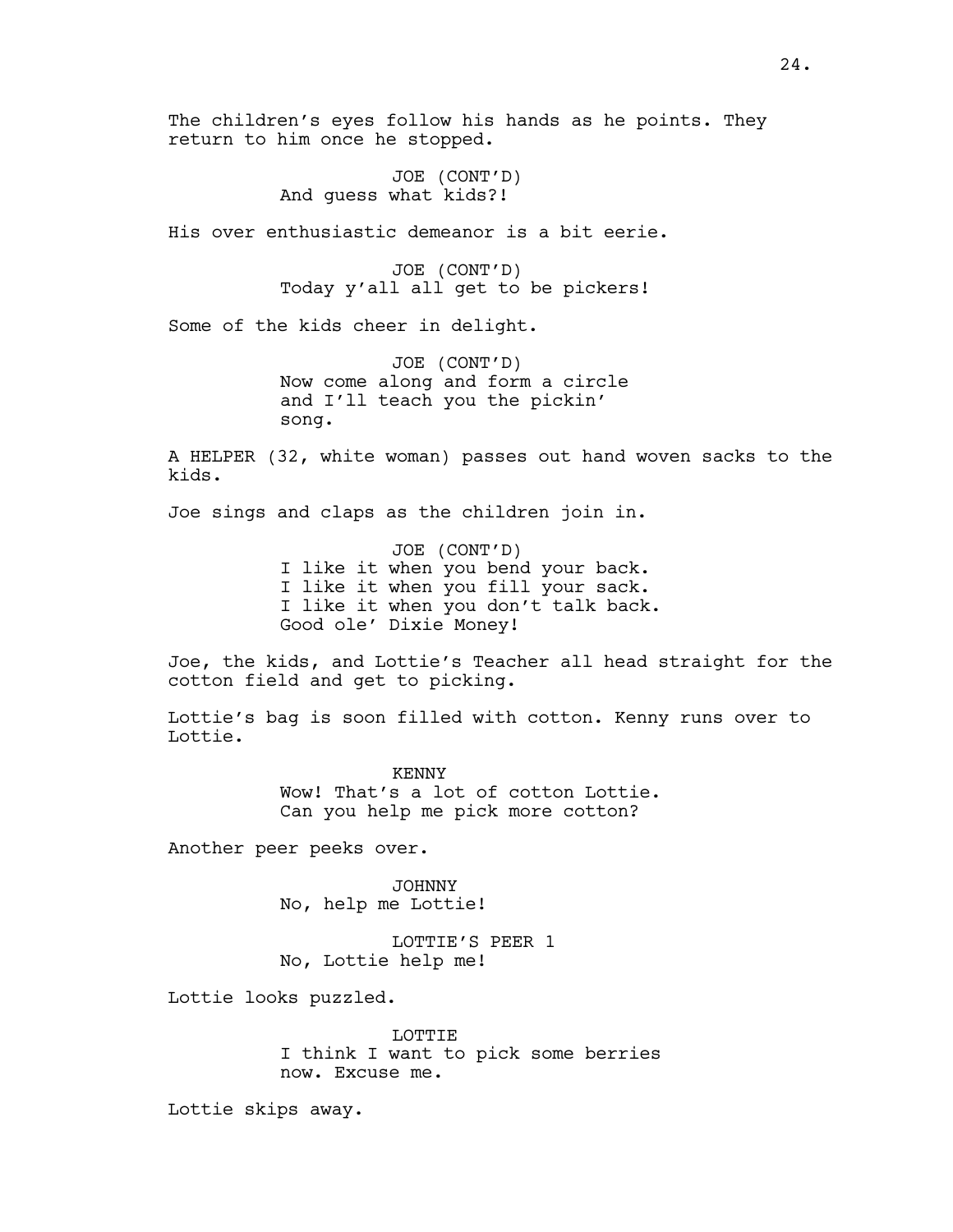# 23 INT. ALFRED'S LIVING ROOM - DAY 23

Someone frantically knocks at the door. Alfred looks exhausted. He plods to the door. He opens it to find Earn.

ALFRED

Dammit man, do you know what time it is?

EARN It's almost noon.

ALFRED Exactly. Niggas trying to sleep.

EARN

I feel you, sleep you must but we're almost at our deadline for the Love and Hiphop offer.

ALFRED Nigga you buggin. I told you last night, I ain't with that fake shit. That shit is dead, bruh. What part of that don't you understand?

Alfred trudges back towards his bedroom.

EARN The fact about you turning down easy money with your bills in the red.

Alfred's phone pings with notifications.

EARN (CONT'D) Aye Al, your phone is blowin' up.

ALFRED It died last night. It must've just come back on. Shit's crazy. I'm going back to bed.

Earn goes to look at it. He sees 50,000+ notifications via facebook, instagram, twitter, etc.

Earn quickly pulls out his own phone and checks the gram.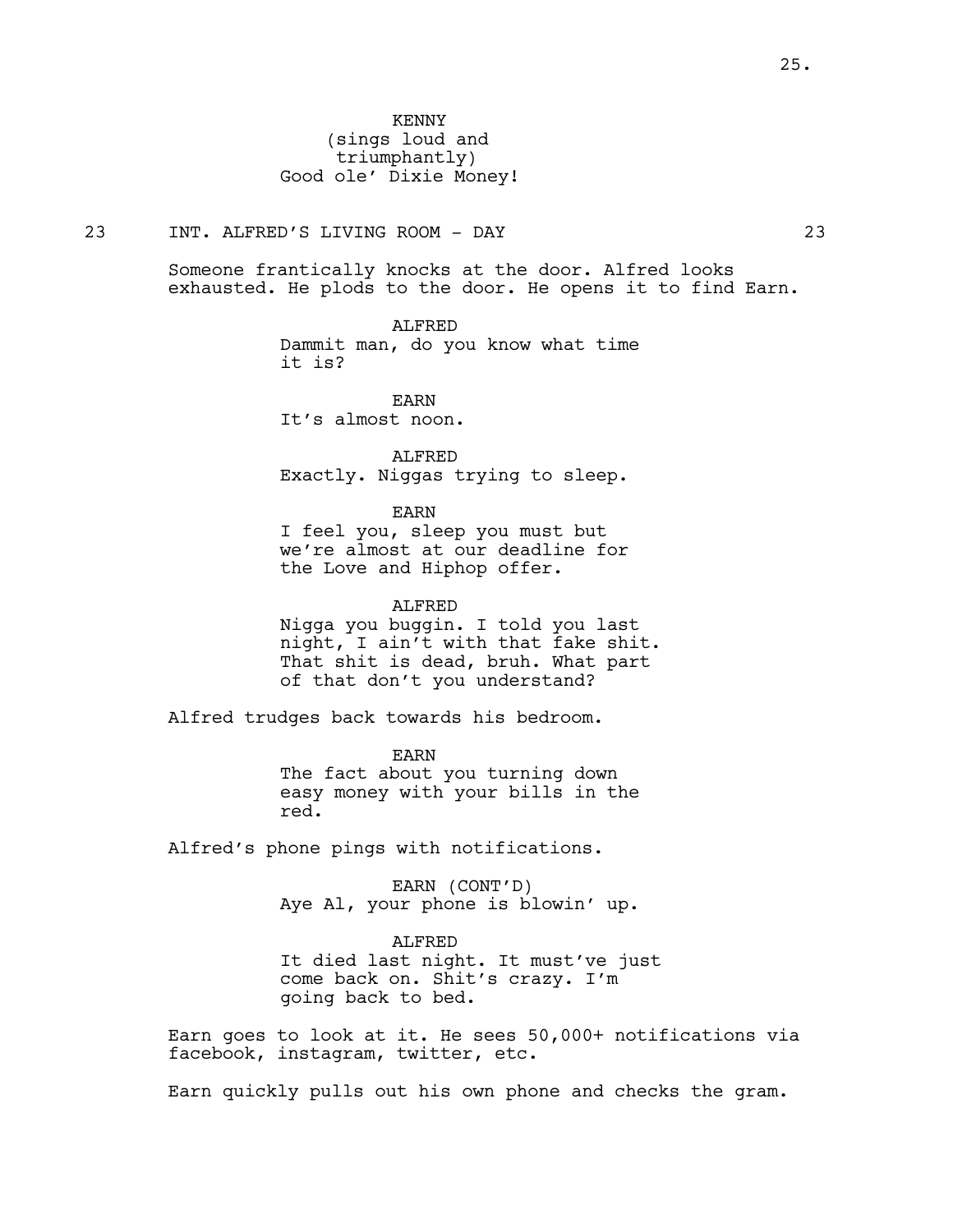INSERT - EARN'S PHONE - DAY

The Migos posted pictures of the four of them working in the studio.

Earn keeps scrolling. He comes across a post from Cardi B.

CARDI B Aye it's ya girl Bardi. Y'all hear that fire in the background. That's my baby fava's new song with the his crew and ya boy Paperboi, Paperboi. All about that Paper Boy, Shmoney! Okuuurrr!

She lets the hook of the song play a lil bit before continuing.

> CARDI B (CONT'D) That shit's hot right? Momma Bardi might just hop on that track. Yo, Paperboi, what's poppin? Owwwww!

The video ends.

PULL BACK

Surprised and impressed, Earn raises his eyebrows.

Earn's phone rings. He answers it.

EARN

Hello.

MAN ON THE PHONE (V.O.) So you know we gotta get Paperboi on the tour right?

EARN You on a new tune today, huh?

MAN ON THE PHONE (V.O.) I told ya, I'm about sales, okay? He's apparently coming with some new heat for the this year and we want in. So he can have the spot on the tour.

EARN He can have it you say?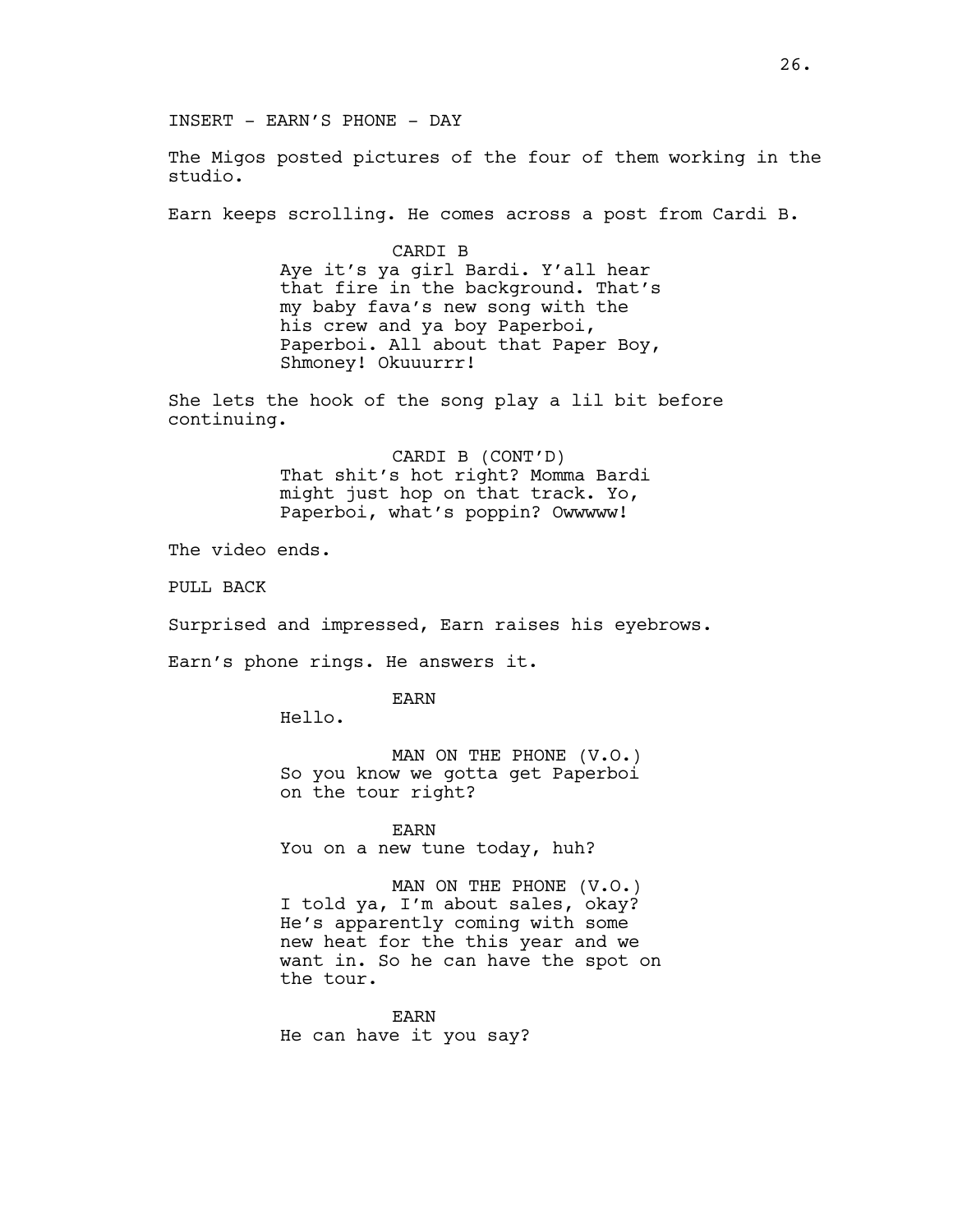MAN ON THE PHONE (V.O.) Yup. It's all his. We can email you over the paperwork before end of business today. EARN Before you do, revise the contract. MAN ON THE PHONE (V.O.) In what way? EARN Paperboi needs to headline... MAN ON THE PHONE (V.O.) Sure, we can make a few adjustments. EARN And his price just went up. MAN ON THE PHONE (V.O.) Ok. I'll get right back to you with a better offer. EARN Good, I look forward to it. Earn hangs up the phone. He smirks at the camera. Earn enters the kitchen. 24 INT. ALFRED'S KITCHEN - DAY 24 Earn grabs a glass and fills it with faucet water. He pulls out his phone. Earn opens his texts. INSERT - VAN TEXT THREAD Earn replies to Van: "I got you." PULL BACK

He puts his phone away.

He takes a satisfying gulp from the glass to finally quench his thirst.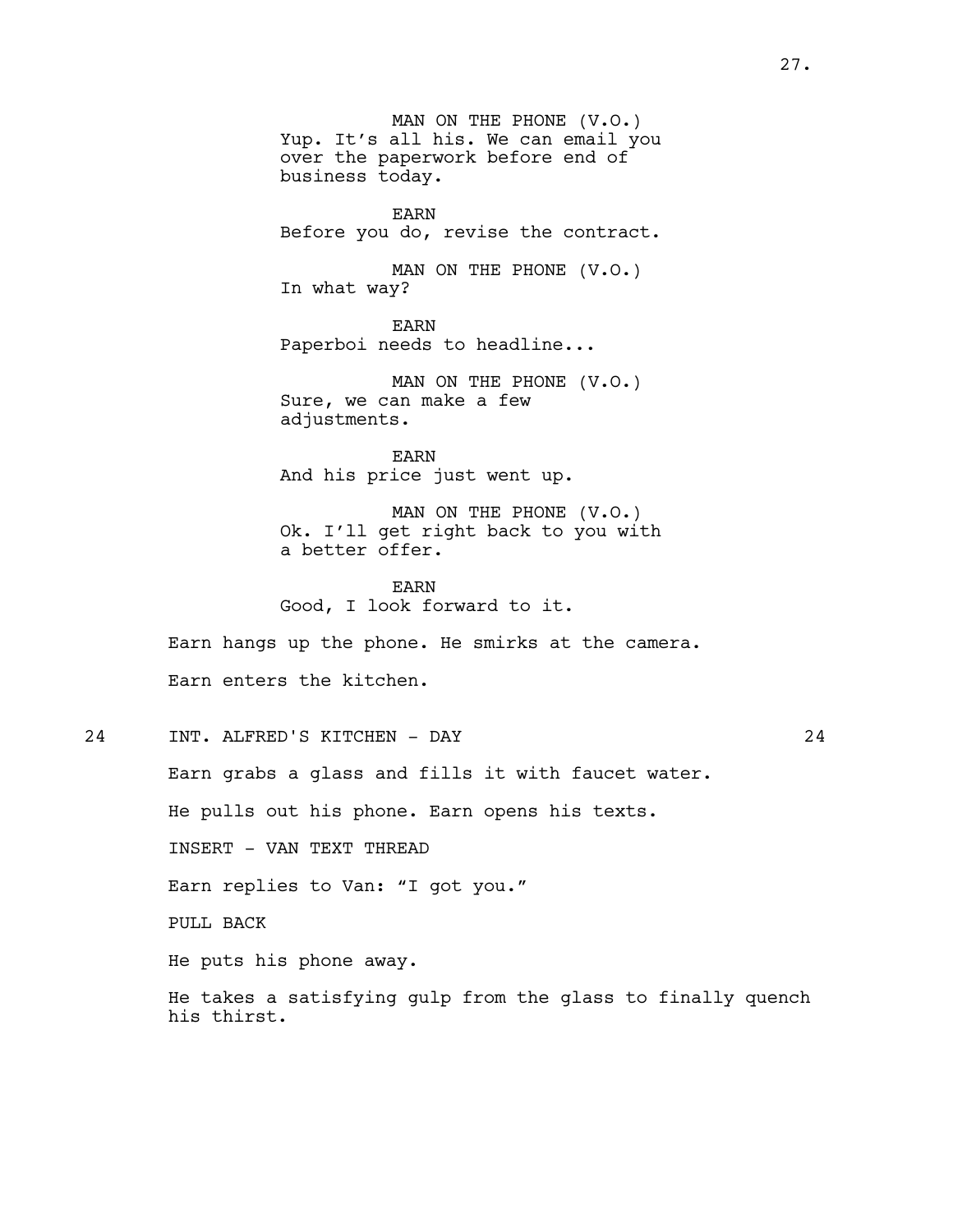25 INT. ALFRED'S LIVING ROOM - DAY 25

Earn walks over to Alfred's bedroom door. He doesn't knock or open it.

EARN

Aye Al,

ALFRED (O.S.) What, Earn?

EARN Mind if I borrow your car to pick up Lottie?

ALFRED Be back by 6.

EARN Aight. Bet thanks.

26 INT. ALFRED'S CAR - DAY 26

Earn drives as Lottie sits in the backseat humming a tune and eating a strawberry. Earn watches Lottie through the rearview mirror.

> EARN Mommy packed you some strawberries for lunch today?

> > LOTTIE

No.

EARN No? So where'd you get strawberries?

LOTTIE From our field trip.

Earn looks puzzled.

EARN That was today? I thought it was Friday.

LOTTIE

Nope.

EARN So did mommy give your teacher the money?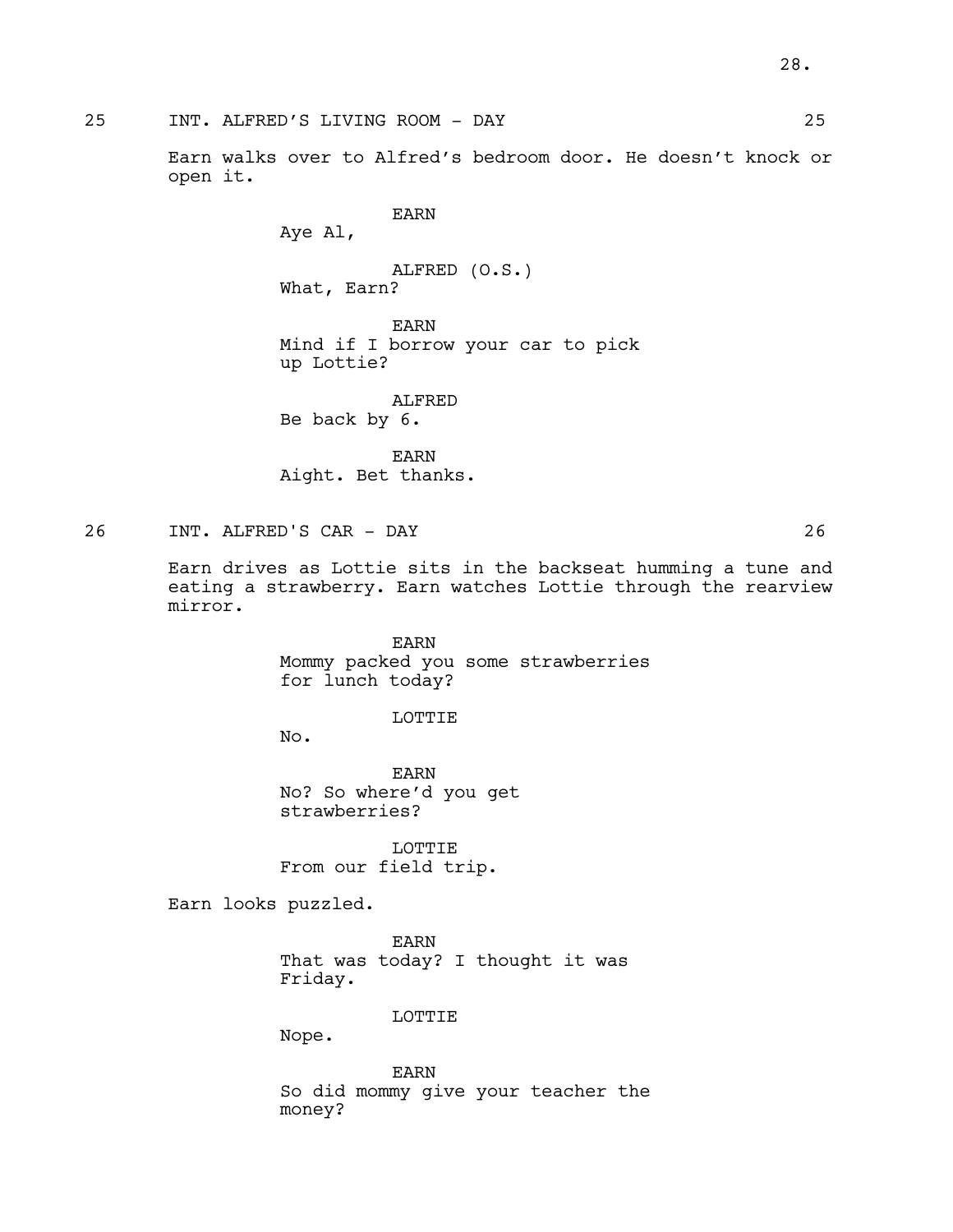Nope.

EARN So what, they just let you go?

LOTTIE

LOTTIE

Yup.

Earn shifts his eyes from left to right.

EARN (Confused) Oh, that's nice.

LOTTIE I know right? And we picked strawberries, peanuts, and cotton all day.

Earn abruptly pulls over. He turns around.

EARN

You did what?

LOTTIE We went to the plantation and Uncle Joe showed us what it was like growing up in the Dixie and we even got to keep a little of what we picked. See.

Earn looks at the assortment of nuts, strawberries, and cotton Lottie has pulled from her book bag.

Earn tries his best to conceal his anger from Lottie.

EARN Oh really?

LOTTIE Yup. And they taught us a pickin song. (singing) I like it when you bend your back. I like it when you fill your sack. I like it when you don't talk back. Good ole' Dixie Money!

Earn immediately puts the car in drive.

EARN Ohhh we have got to tell your mommy about your trip!